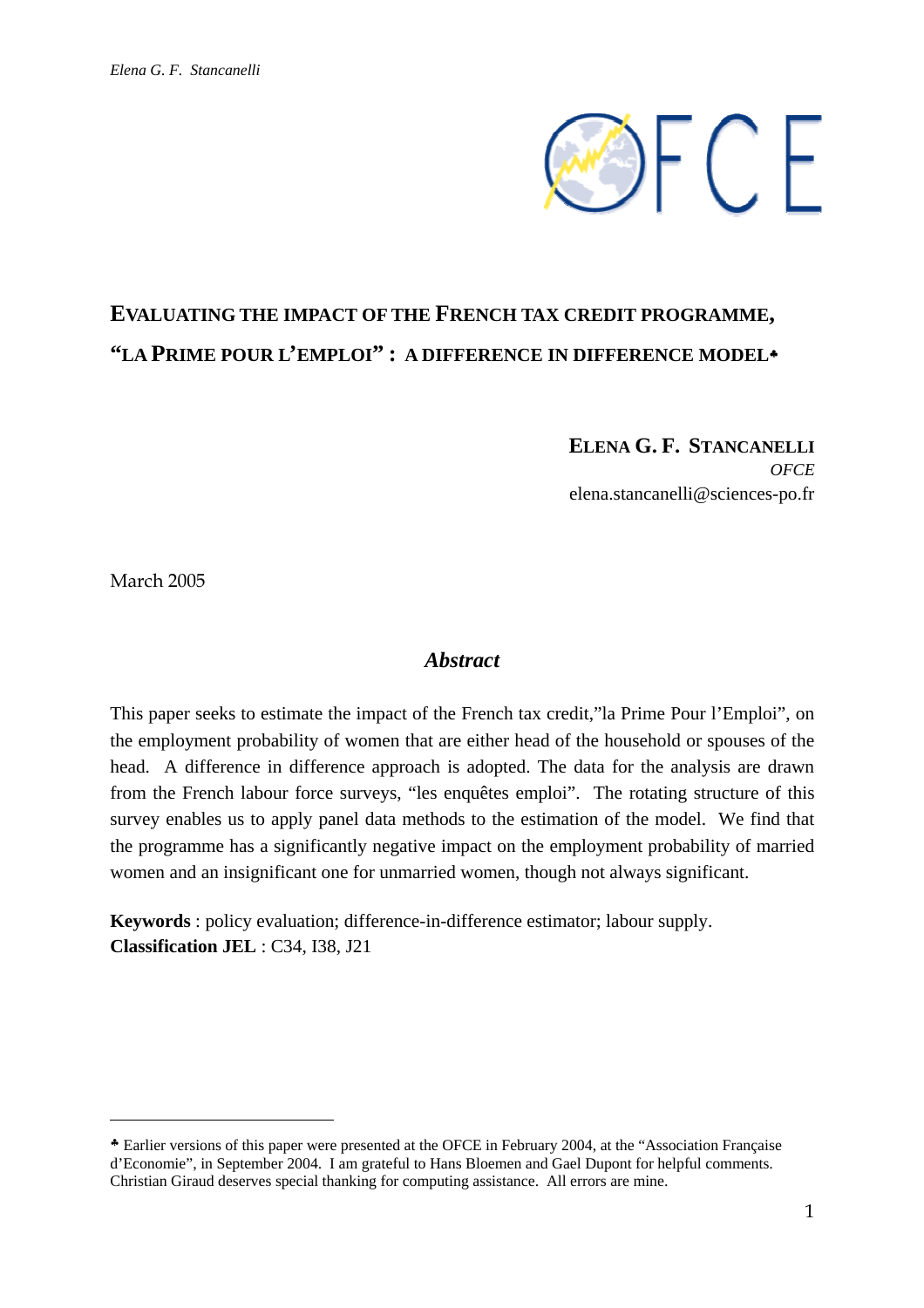#### **Introduction**

The French tax credit programme, "la Prime Pour l'Emploi", was launched by the Jospin government in spring 2001. This programme aims at increasing income from work for the low-paid, with the twins objectives of redistributing income to the less-skilled and increasing the incentives to work for those with low potential earnings. The purpose being to reduce unemployment traps, due to potential earnings being low relative to unemployment income. Similar programmes exist in many other OECD countries, such as, for example, in the United States, where the Earned Income Tax Credit is targeted at low income families with children or in the United Kingdom, where the Working Family Tax Credit has similar objectives.

The French tax credit measure differentiates itself from most anglo-saxon programmes in a number of ways. First of all, it is paid to the individual rather than to the household, in spite of being means-tested on total household income (see Cahuc, 2001, and Perivier, 2003, for a comparison). On the other hand, the amount of the tax credit is very low relative to similar anglo-saxon programmes (see, for example, Dupont and Sterdyniak, 2001, for a careful description). Child additions are very low and the redistributive scope of the measure is rather limited (see Stancanelli and Sterdyniak, 2004, for a discussion of the literature on this and other issues).

Given the novelty of the measure, only few simulation studies of its impact on the distribution of income and on the incentives to work are available to date, all based on survey data collected prior to the introduction of the tax credit. The papers by Legendre et al. (2001) and Bargain (2004) use data drawn from the survey of tax declarations ("enquête revenus fiscaux") of 1997, matched to data drawn from the labour force surveys. Salanié and Laroque (2002) use data from the 1999 French labour force survey. The authors of these studies conclude for limited employment effects of the policy measure. Laroque and Salanié (2002) conclude for small positive employment effects on French women's labour supply, which would amount to about 3000 new jobs. Choné (2002), looking at couples labour market supply, concludes that the programme would increase female employment by roughly 0.4%.

There is some evidence that there are negative employment effects for married women. Bargain (2004) focuses on the employment incentives of the tax credit for women married or living together. To evaluate them the paper compares the tax credit to other alternative measures imposing stricter means-testing conditions. It concludes that the disincentive effects of the tax credit are inferior to those that might come about from alternative programmes.

Our paper is the first one to use post-programme data to evaluate the employment effects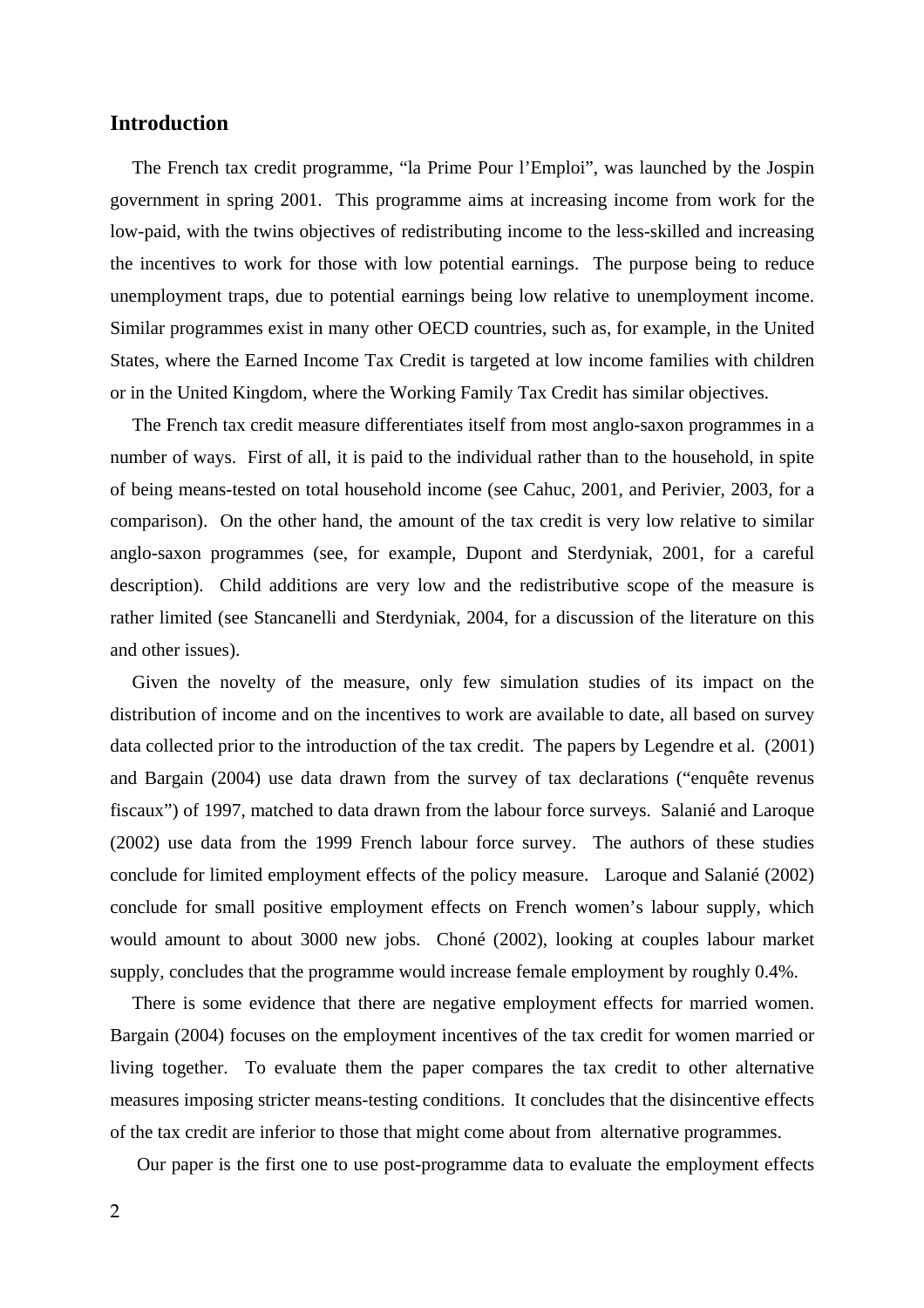of the French tax credit programme. It is also the only one that applies non-experimental evaluation methods. An additional novelty of our paper relative to the earlier French studies is that it exploits the longitudinal structure of the data by estimating panel data regressions of a difference in difference model, on matched years of the French labour force surveys.

We focus on the employment effects of the measure on a sample of women head of the household or spouses of the head. The tax credit is expected to increase the incentives to work for non-employed persons. However, it may decrease incentives to work for (married) individuals with a working partner entitled to the tax credit, because of the means-testing on total household resources. It may also reduce working hours for those recipients with earnings between 1 and 1,4 the minimum wage, who would receive higher tax credit payments if they were earning less.

The announcement of the policy measure may in itself have an impact on individual behaviour in spite of the relative small amounts of money paid by the programme. On the other hand, it has been argued that the delay with which the tax credit is paid may make it less effective on individual work incentives. Moreover, the possibility of stimulating labour supply depends largely on whether non-employment is voluntary or non-voluntary. There may however be indirect employment effects, due to employers increasing the supply of jobs addressed to potential recipients of the measure, possibly by reducing the wages offered.

The vast anglo-saxon literature points to the negative effects of tax credit programmes on the labour supply of women married to a beneficiary of the measure, because of means-testing on total family income (see, for example, Eissa and Williamson Hoynes, 1999).

We evaluate the employment effects of the programme on women's employment probability and estimate the model separately for women with different marital statuses. We use data from three consecutive years of the French labour force surveys, years 2000 to 2002, to estimate the model. The year 2000 serves as the reference year, as the policy measure was not announced then. Year 2002 is the treatment year, when the measure was implemented. The treatment and the control groups are defined using information on programme entitlement. As an alternative, to test for the impact of means-testing on labour supply, we define "married" women as the treatment group and women "unmarried but living together" as the control group.

The structure of the paper is the following. The next section describes the tax credit programme. The following one, the estimation model. In Section 3, the data and the selection of the sample for analysis are described. The construction of the treatment and control groups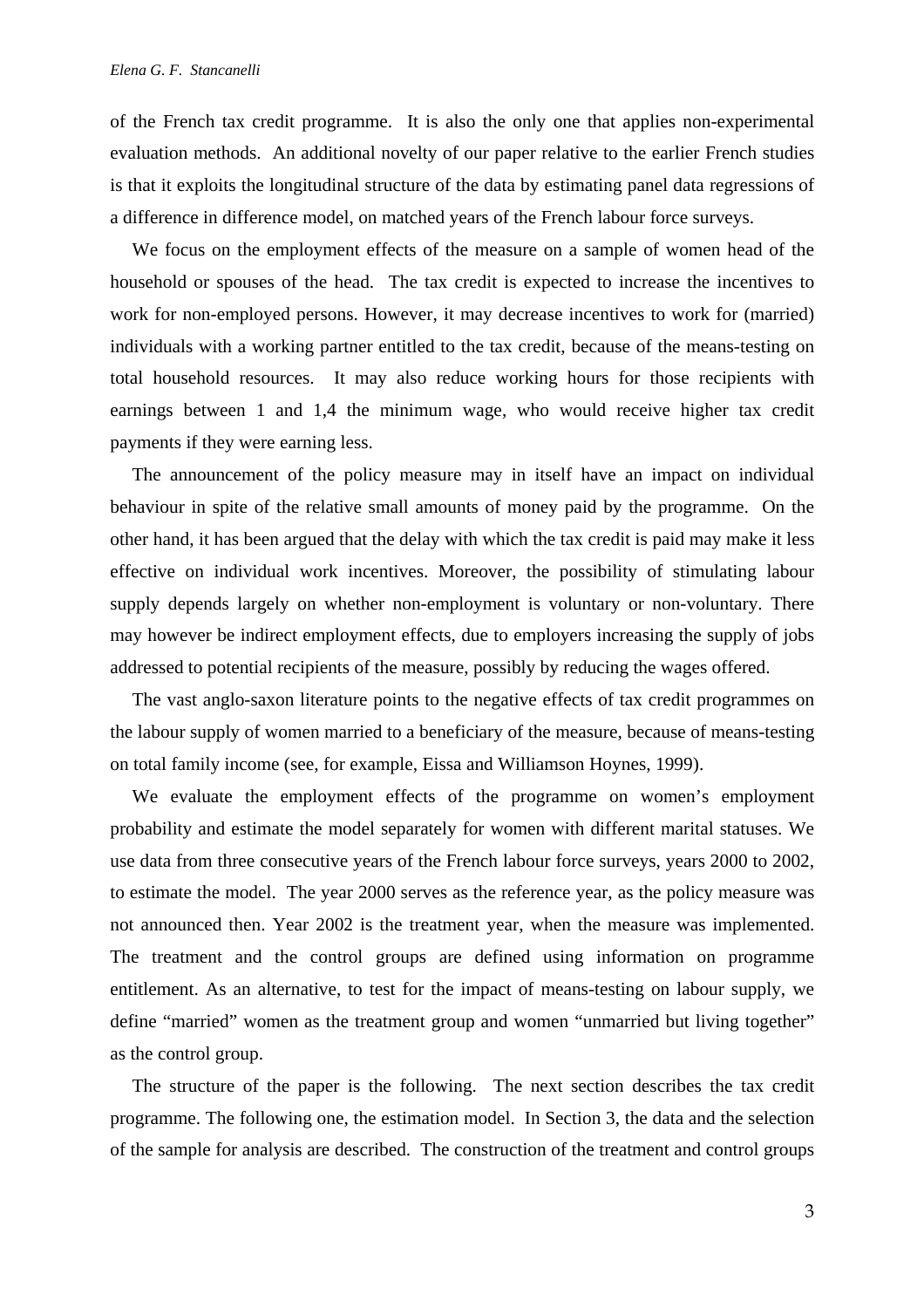are explained in Section 4, together with the prediction of wages. The results of estimation of the difference-in-difference models are presented in Section 6. The last section concludes the paper.

### **1. The French "Prime Pour l'Emploi"**

The French tax credit programme, "Prime Pour l'Emploi", was introduced by the Jospin government in Spring 2001. A number of features distinguish this measure from other wellknown tax credits policies like the Earned Income Tax Credit, in the United States or the Working Family Tax Credit, in the United Kingdom.

- 1. In France, individuals rather than households are eligible for the programme. This implies that both partners may claim the tax credit.
- 2. The programme is targeted at full-time workers and long-hours part-time workers. Small hours part-time workers are not eligible : individuals earning a (full-time equivalent<sup>1</sup>) salary of less than approximately 0,3 times the minimum wage are excluded from the policy measure.
- 3. The amount of the tax credit is very low. It varies, as a summary indication, between 25 and few hundred euros per year2.
- 4. Children and dependent spouse additions are very small. They amount to a lumpsum of 31 euros per annum per dependent person3.
- 5. Means-testing on total household income applies only to formally married people, as the tax credit is administered by the taxation offices. In France, individuals living together cannot file joint tax forms and therefore do not benefit from any tax reduction due to asymmetric participation and earnings.

As in other countries, the amount of the tax credit varies with the level of earnings and household income. It is equal to 4,4% of the earnings for salaries between 0,3 times the minimum wage and the minimum wage. It decreases for earnings between the minimum wage and approximately 1,4 times the minimum wage.

 $\overline{a}$ 

<sup>&</sup>lt;sup>1</sup> This is computed by annualizing working hours and comparing them to 1820 (equal to 35 hours a week times 52 weeks a year).

<sup>2</sup> Payments cannot be inferior to 25 euros per year.

<sup>&</sup>lt;sup>3</sup> This can be increased to 62 euros for the first child under certains conditions. There is a lump-sum addition of 78 euros when both partners are entitled to the tax credit.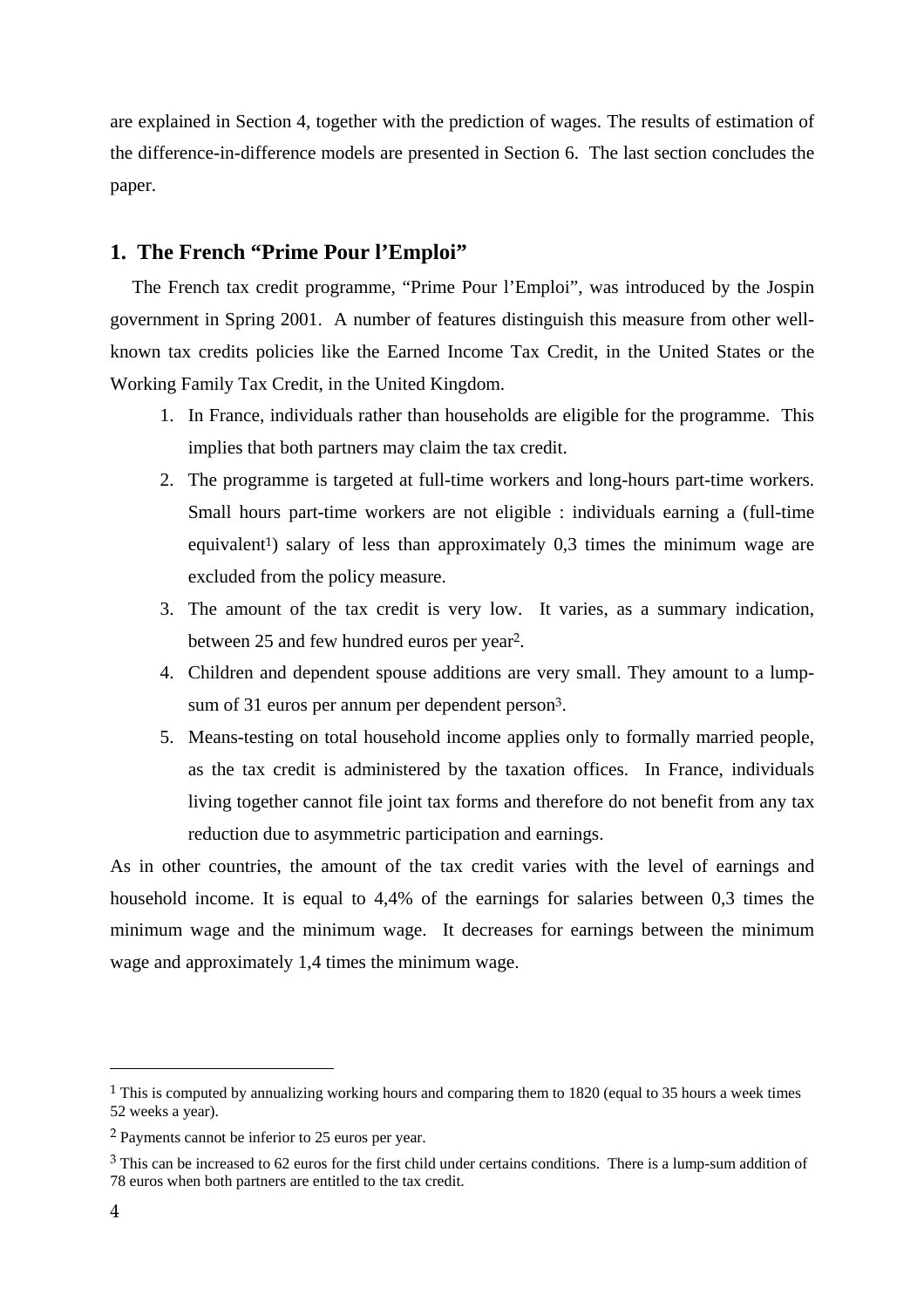The maximum earnings threshold for eligibility is increased for married individuals when one of the partners is out of work or earns less than the lowest earnings threshold (equal to approximately 0,3 times the minimum wage).

An income ceiling prevents workers with total family income above a certain threshold to benefit from the measure. The income ceiling increases with each dependent child and for married couples (see Table 1).

The programme was reformed in 2003 to diminish the bias in favour of full-time workers, by increasing the amount of the tax credit paid to workers with (full-time equivalent) earnings between 0,3 times the minimum wage and the minimum wage.

#### **2. The evaluation model**

We apply a difference in difference approach to estimate the employment effects of the French tax credit programme. This methodology is particularly adapted to evaluate the effects of programme participation using non experimental data. The effect of the programme is measured by the difference between the employment probabilities of individuals belonging respectively to the "treatment" and the "control" group, before and after the policy change.

There is a vast literature that applies this counterfactual method to the evaluation of labour market programmes. Eissa and Williamson Hoynes (1999), for example, use a difference in difference model to evaluate the impact of the American Earned Income Tax Credit (EITC) on labour market participation rates of married men and women. Households with children are defined as the treatment group, while childless households are the control group for the policy evaluation exercize. A similar approach is followed by Stewart (2002) who evaluates the impact of the introduction of the minimum wage in the United Kingdom on the employment probability, by estimating a difference in difference model where the control group are individuals paid just below or at the minimum wage before the policy was implemented and the control group are those just above in the wage distribution.

The validity of this non-experimental evaluation method rests on a number of hypotheses. The first being that the employment probability of the control group is not affected by the policy change. In our case, we assume that individuals with earnings and income above the programme eligibility thresholds do not or cannot modify their labour market behaviour to participate in the programme.

The second important assumption is that the difference between the employment probabilities of the two groups is time invariant, i.e; that the employment probabilities of the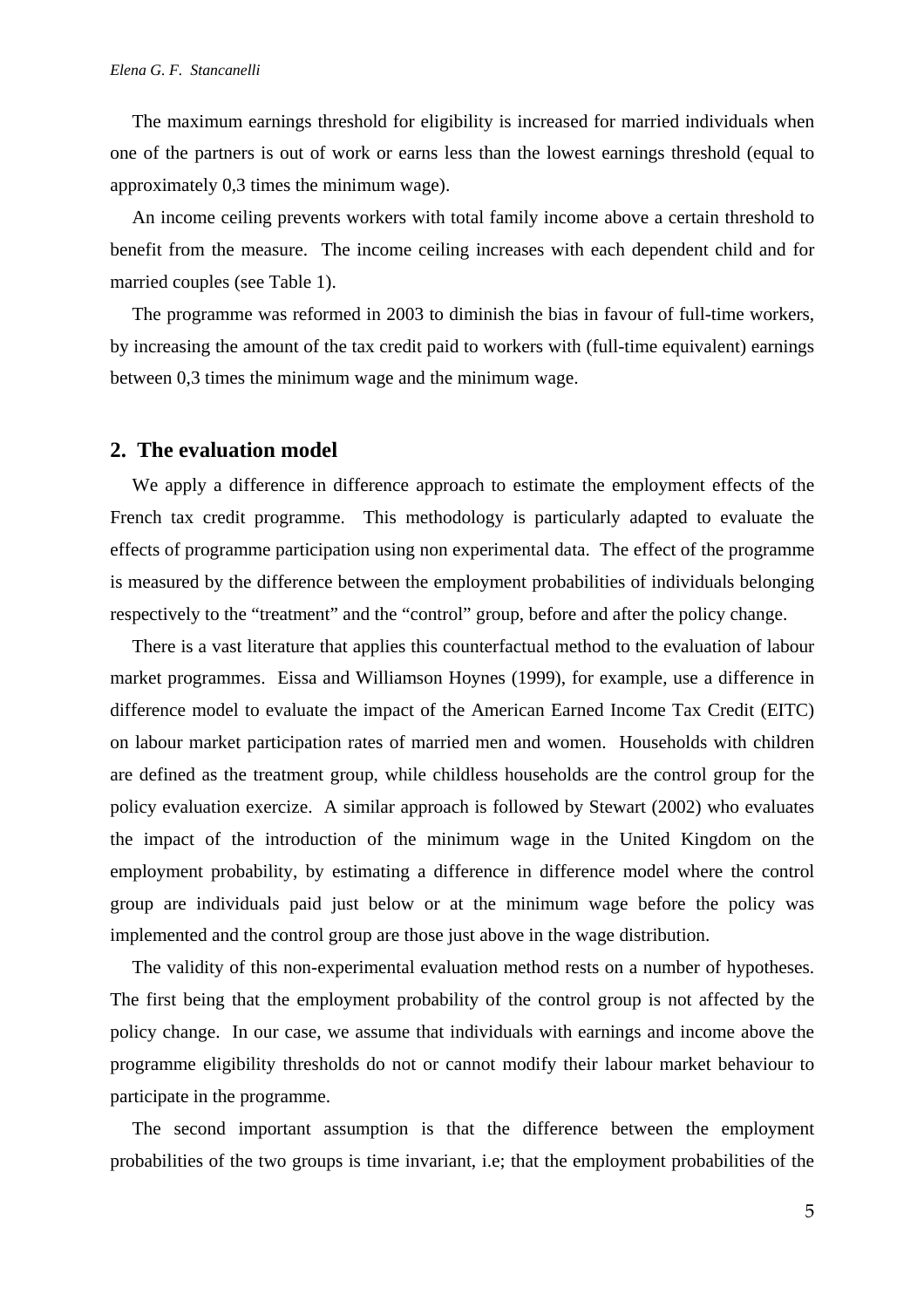two groups are not affected differently by the business cycle or other institutional changes that may have taken place during the same period. In this respect, in France at about the same time when the tax credit was introduced, some other policies changes were made to increase the rewards from work for the low-skilled. These included the possibility of continuining to receive housing benefits as well as social security benefits while taking up work for the previously unemployed. Also, the switch to a "35 hours" working week for some small and medium size entreprises and some employers'contributions reductions for hiring low-skilled people were implemented in the 2000s. However, none of these programmes are administered by the tax administration. They treat married and cohabiting women alike. Eligibility to the "Prime Pour l'Emploi" tax credit programme is conditional for formally married women on husband's earnings and income, while the same condition does not apply to cohabiting women. Moreover, the earnings and income conditions determining eligibility to the tax credit programme are very specific to this programme and they apply to all workers and not just to the segment of the labour market which were previously unemployed and receiving welfare (social security assistance) benefits. Also the "35 hours" working week and the employers' contributions reductions were timed somewhat differently than the tax credit measure. Therefore, our approach should enable us to disentangle the impact of the introduction of the tax credit from that of other policy changes.

Finally, for the difference-in-difference approach to be meaningful, the assigned control group should be as close as possible to the treatment group, without however being eligible for the programme. The procedure adopted here for the construction of the comparison group aims at ensuring that this condition is satisfied.

We look here at the impact of the tax credit programme on the employment rate. Let us define E as a binary variable taking value one if individuals are employed, and zero if they are not4. Our estimating model is a dichotomous probability model of the employment probability:

1) 
$$
Pr(E_{it} = 1 | x_{it}) = G(z_{it} | \beta + \alpha PPE_{it} + \delta y 2001_{it} + \psi y 2002_{it} + \gamma PPE_{it} y 2002_{it})
$$
  
\n $t = 1,...,T$ 

where z are individual characteristics, *PPE* is a dichotomus variable taking value one for individuals eligible to the policy programme, *y2001* and *y2002* are, respectively, year

 $\overline{a}$ 

<sup>&</sup>lt;sup>4</sup> Here we have chosen to look at the "unconditional" employment probability. Alternatively, one could have focused on the participation probability like Eissa and Williamson Hoynes (1999) do.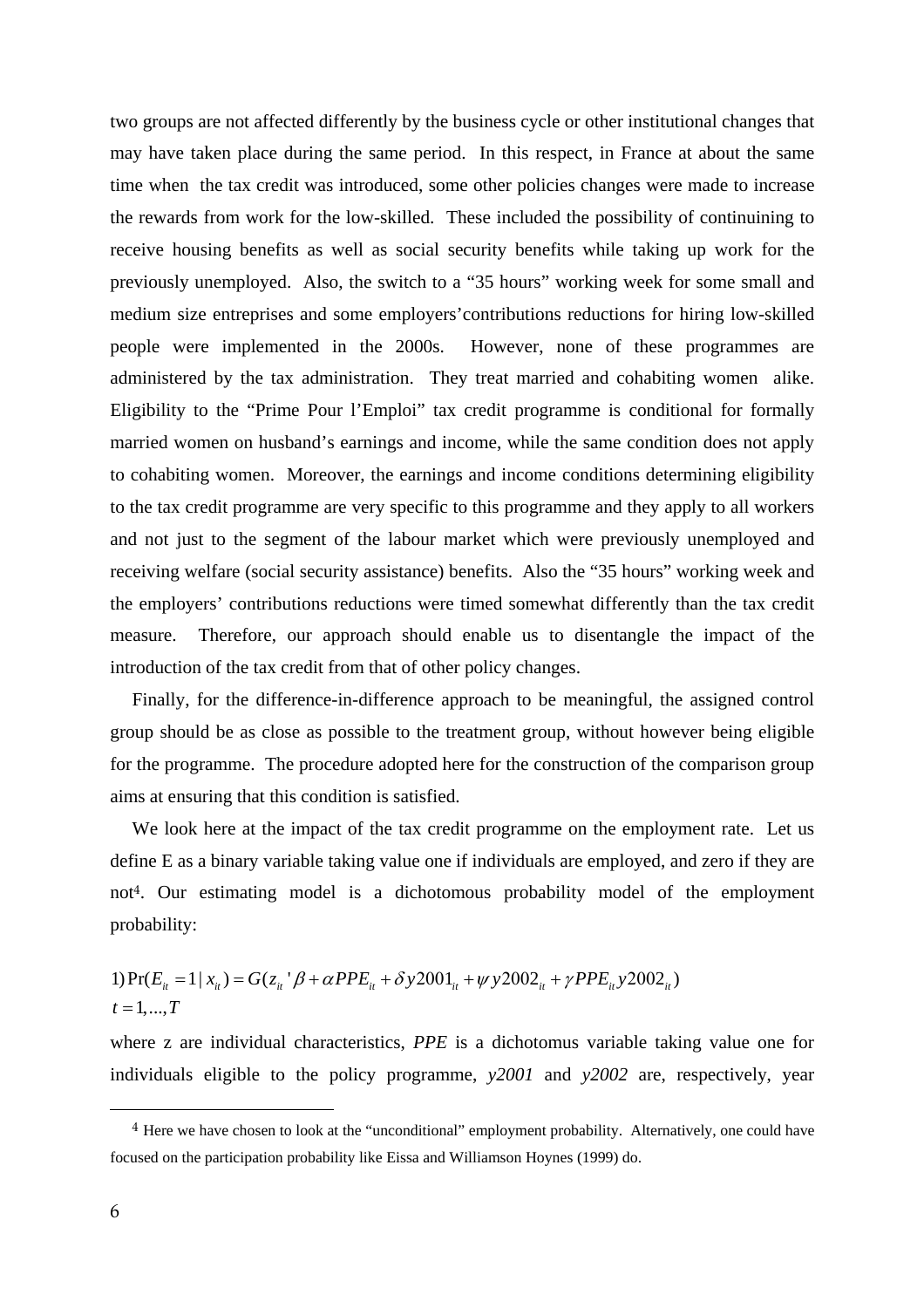dummies for year 2001 and year 2002, the interaction variable *PPE* times year 2002 measures the policy impact, and  $\theta$  summarizes the vector of parameters to be estimated. The additional repressors included in the vector z control for individual characteristics, family composition, and local labour market conditions (see the data section for more details). For the purposes of our difference-in-difference model, the year 2000 is used as the base year, as at that time the tax credit policy was not announced yet. The year 2001 serves also a reference year as the survey is carried out in March and the policy measure was voted in May 2001. The year 2002 is the treatment year. The underlying model is:

$$
E_{it}^* = x_{it}{}^{'}\beta + \alpha PPE_{it} + \delta y 2001_{it} + \psi y 2002_{it} \gamma + PPE_{it} y 2002_{it} + \varepsilon_{it}
$$

and if the error term is normally distributed  $G(·)$  in equation (1) is equal to a standard cumulative normal distribution under a probit specification:

$$
G(x) = \Phi(x) = \int_{-\infty}^{x} \phi(v) dv, \quad \phi(x) = (2\pi)^{-1/2} \exp(-x^2/2),
$$

If the error term follows a logit specification,  $G(·)$  in equation (1) is a standard cumulative logit distribution:  $G(x) = \Lambda(x) = \exp(x) / [1 + \exp(x)].$ 

The corresponding log-likelihood is:

 $\overline{a}$ 

$$
l_i(\mathcal{G}) = E_i \log \big[ G(\cdot) \big] + (1 - E_i) \log \big[ 1 - G(\cdot) \big]
$$

If we assume additionally unobserved individual effects,  $c_i$ , the panel data models are specified as follows:

2) 
$$
Pr(E_{ii} = 1 | x_i, c_i) = Pr(E_{ii} = 1 | x_i, c_i) = G(z_{ii} | \beta + \alpha PPE_{ii} + \delta y 2001_{ii} + \psi y 2002_{ii} + \gamma PPE_{ii} y 2002_{ii}, c_i)
$$
  
\n $t = 1,...,T$ 

Under a fixed effects logit model, the model is estimated only for observations for which we observe a change in employment status, i.e. a transition, and the  $c_i$  are not estimated.

Under a population averaged model with a logit specification, the  $c_i$  are unobserved cluster effects, to allow for correlation of the observations over time and : 3)  $Pr(E_{ig} = 1 | x_i, c_i) = \Lambda(z_{ig} | \beta + \alpha PPE_{ig} + \delta y 2001_{ig} + \psi y 2002_{ig} + \gamma PPE_{ig} y 2002_{ig}, c_i)$ <br>g = 1,..., G  $g = 1, ..., G$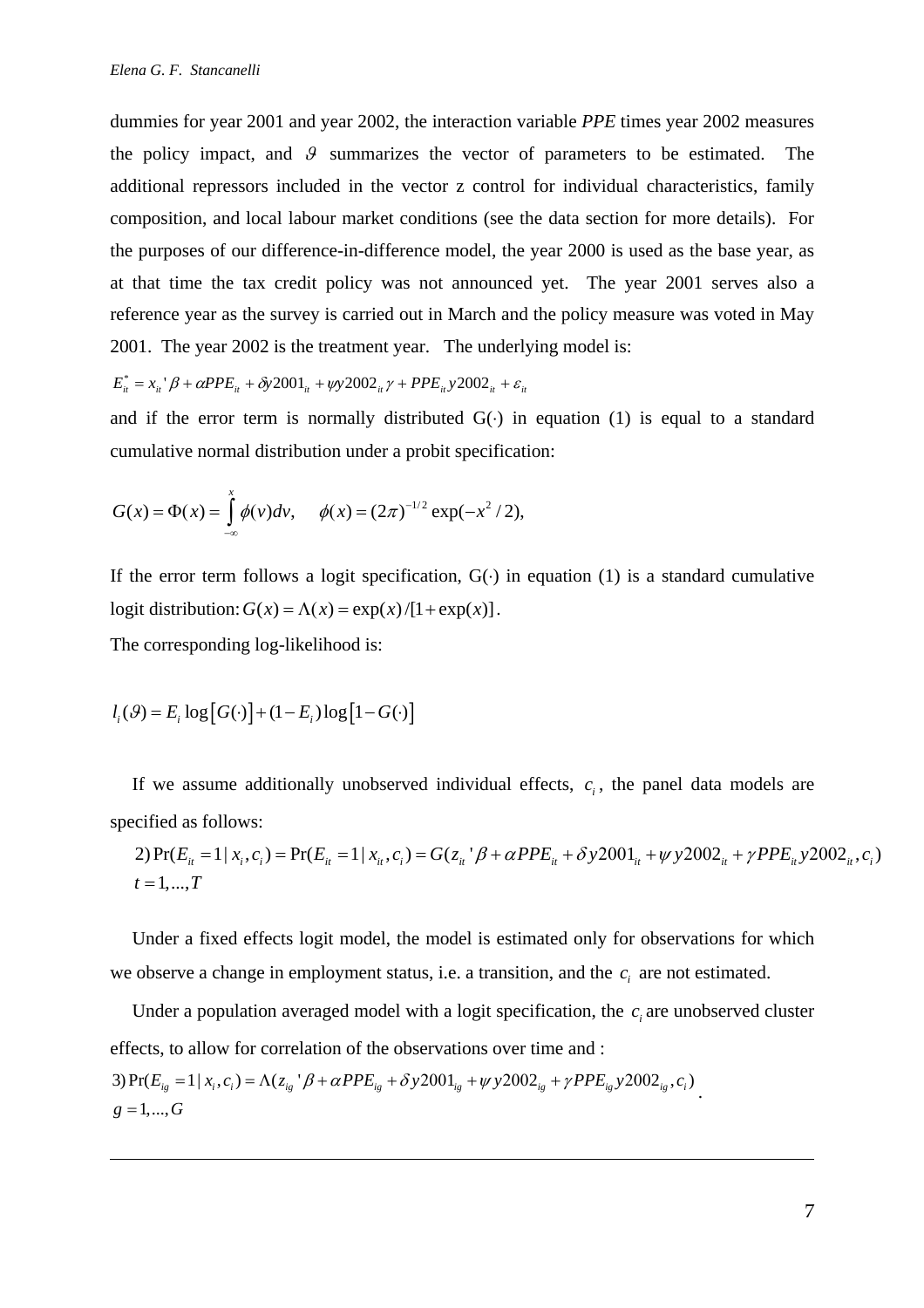Models (1) and (3) are estimated by using robust standard errors, to account for the possibility of serial dependence. Some authors have highlighted the importance of accounting for possible serial correlation in the context of difference-in-difference models (see, for example, Beblo et al., 2001). Serial correlation may seriously bias the standard errors of the model, though it appears to be more of a problem in the case of long-time series data (see also Kezdi, 2002). In our model, serial correlation may arise due to correlation of the explanatory variables through time. This may especially be the case for the binary treatment variable determining eligibility to the programme. Serial correlation may also come about from highly positively correlated values of the dependent variable over time. To control for possible serial correlation, robust standard errors are estimated using the Huber/White/sandwich estimator.

Now, we have to complete the difference-in-difference model by allowing for the fact that the treatment "PPE" depends on observed earnings and hours of work, which are potentially endogenous to a model of the employment probability. The tax credit law establishes that earnings of part-timers should be transformed into equivalent full-time earnings to determine eligibility to the tax credit<sup>5</sup>. It turns out that actual hours of work cancel out and one does not have to worry about working hours of part-time workers<sup>6</sup>. For eligibility purposes, yearly earnings (W) are set equal to hourly earnings (w) time annualized working hours (52\*h) scaled by the equivalent full-time earnings factor, which is equal to 1820 (35\*52) over annualized hours, for part-time workers:

 $W_i = \exp(w_i) * (h * 52) *1820 / (h * 52) = \exp(w_i) *1820 = \exp(w_i) *35 *52$ 

 This means that for part-time workers hours cancel out. It suffices to set hours of full-time workers equal to 35 hours per week and we do not have to worry any longer about hours. Assuming that full-time workers work 35 hours per week does not seem a too strong assumption in the current French framework. Moreover, full-time workers are not usually paid by the hour but rather on a lump-sum monthly basis, so that setting hours equal to 35 is as good as any other approximation.

 $\overline{\phantom{a}}$ 

 $5$  According to the law, this is done by multiplying annualized earnings by the ratio of annualized weekly working hours to 1820 hours (35 weekly hours times 52 weeks).

<sup>&</sup>lt;sup>6</sup> In an earlier version of this paper, we had estimated hours of work. This turns out to be rather cumbersome and it is actually redundant, if one is ready to assume that full-time workers work 35 hours per week.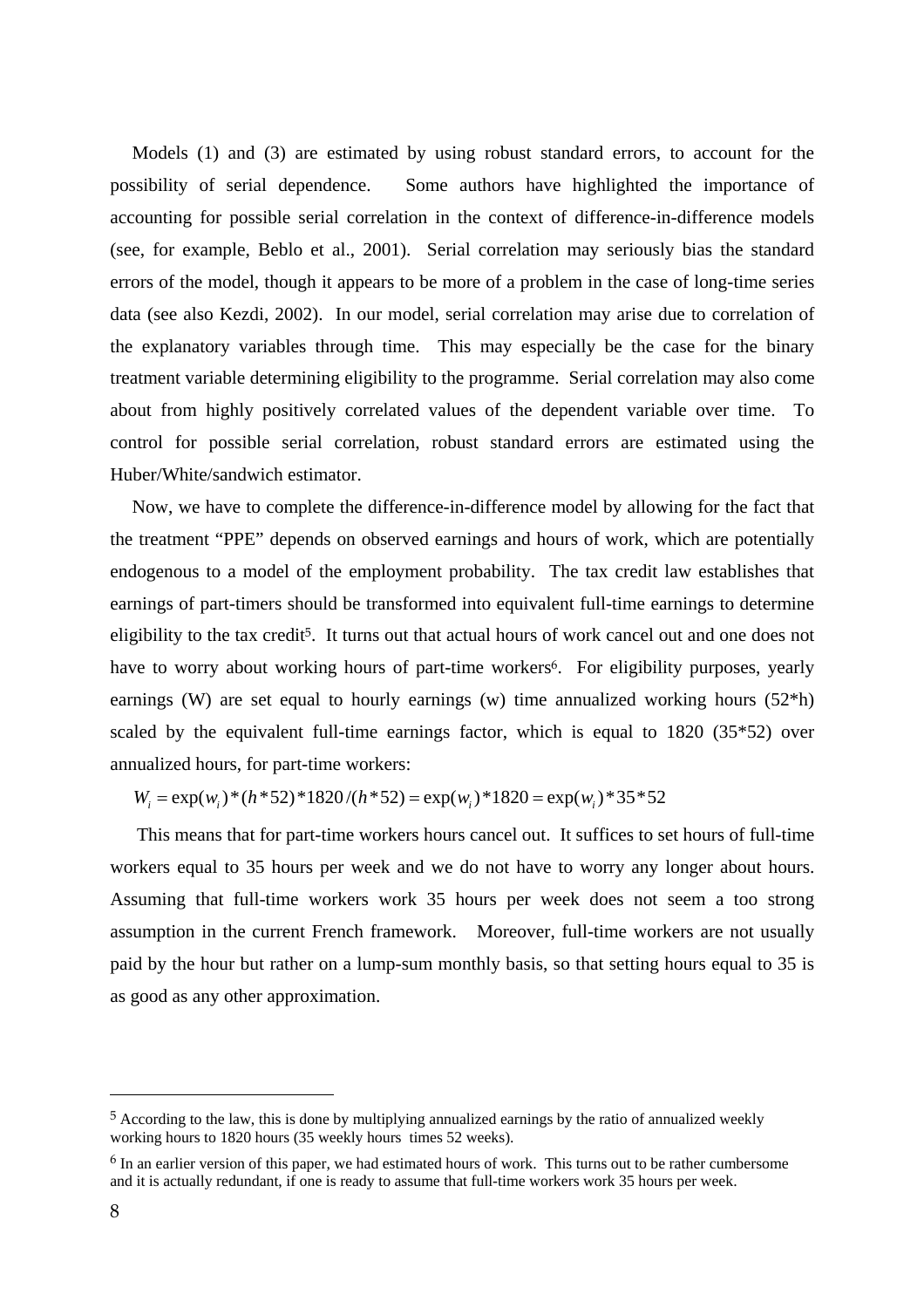There is also a question concerning those earning less than 0.3 times the minimum wage who are excluded from the tax credit programme. However, in our dataset, where we replace observed earnings by predicted ones, there are no observations that follow in this category.

To predict eligibility to the tax credit, we predicted hourly earnings for women for whom earnings are not observed. Further to this, as employment may not be independent from the policy measure, we replace observed earnings with predicted ones7 also for women that do report earnings. We estimate predicted hourly earnings for year 2000. To this end, we estimate a regression of hourly wage,  $w_i$ , conditional on participation,  $p_i$ , using an Heckman selection model, where:

$$
\ln w_i = x_i \beta + u_{1i}
$$
  
\n
$$
p_i = m_i \delta + u_{2i}
$$
  
\n
$$
u_1 \sim N(0, \sigma), u_2 \sim N(0, 1), corr(u_1, u_2) = \rho
$$

Under this set up, the log-likelihood for observation i is:

$$
l_i = \frac{\ln \Phi(\frac{m_i \delta + \ln w_i - x_i \beta)\rho/\sigma}{\sqrt{1 - \rho^2}} - \frac{1}{2} (\frac{\ln w_i - x_i \beta}{\sigma})^2 - \ln(\sqrt{2\pi\sigma}) \quad w_i \text{observed}}{\ln \Phi(-m_i \delta)}
$$

and  $\lambda = \rho \sigma$ .

 $\overline{\phantom{a}}$ 

To define the treatment *PPE* we apply the programme earnings and income thresholds as defined by the PPE programme announced in year 2001 (see Table 1), to our estimation sample. The employment status (and earnings) of the partner, if any, are assumed to be unaffected by the policy measure.

#### **3. The data and the sample selection**

The sample for analysis is drawn from the French Labor Force Surveys of years 2000, 2001 and 2002. This survey has a rotating sample structure which enables one to construct a longitudinal sample. Around 60,000 households are interviewed each year in March, with a quarter of the sample being replaced each year8.

<sup>&</sup>lt;sup>7</sup> We apply the parameters from the model estimated for year 2000 to the values of the explanatory variables as measured in year 2001 and 2002, respectively. This should ensure that predicted hourly earnings are independent from the policy change. Here the selection is based on the wages, which is potentially endogenous. Replacing the wage by the predicted wage to achieve exogeneity, may introduce a classical errors-in-variables problem, which is, however, reduced by allowing for individual unobserved heterogeneity in the panel data specification.

<sup>&</sup>lt;sup>8</sup> The structure of the survey was radically changed in 2003, with interviews taking place every quarter and the survey questionnaire being heavily revised.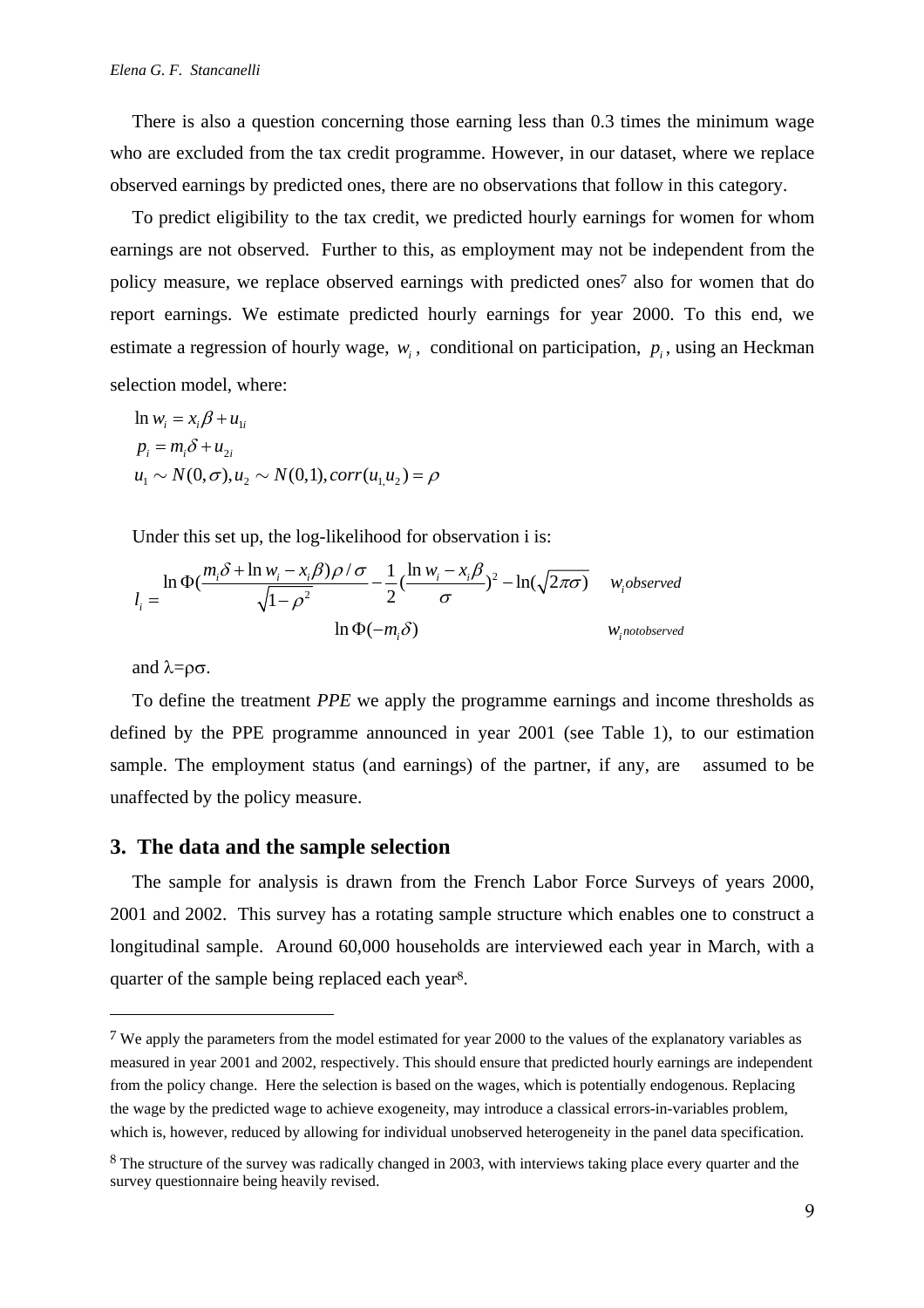For our analysis, we select from each survey year the sample of women that are either household heads ("personne de reference du ménage") or spouse of the head. Additionally, we select only observations that were aged between 17 and 52 in year 2000 (53 in year 2001 and 54 in year 2002). Until age 16, school is compulsory in France. Special labour market programmes apply to individuals aged 55 and over, who are, for example, exempted from searching for a job while receiving unemployment benefits, and protected from dismissal, if in-work (by the so called "Delalande" law which obliges employers to pay extracompensation money for the dismissal of older workers). Women that were self-employed were also dropped from the sample as their yearly earnings and hours of work are more difficult to evaluate for the purposes of determining eligibility to the tax credit. Moreover, self-employed income is typically more likely to be affected by reporting errors than dependent income. Finally, all observations relating to full-time students and trainees or to retired persons were discarded from the sample.

Other comparable French studies (Laroque and Salanié, 2002, Bargain, 2004) eliminate from the sample for analysis also women that are public employees ("fonctionnaires", in French), as they have a special social security status - for example, they have special pension and retirement arrangements- and their employment contract is permanent, so that they enjoy a lower probability of leaving or loosing their job than other comparable individuals. Here, we keep these women in the sample for a number of reasons. First of all, we cannot exclude that some transitions from non-participation, unemployment or other employment statuses to the status of public employee will take place. For this reason, we also want to include public workers in our sample and account for their wages in the wage regression to predict earnings for non-employed people. Secondly, reducing working hours (one of the possible induced effects of the tax credit programme) may actually be easier for public workers than for private sectors employees, which could compensate for the possibly lower quittal rates of this category of workers. Thirdly, women tend to be over-represented among public sector employees and them being the focus of our analysis, throwing public employees away we may end up with a non-representative selected sample of women.

Having selected according to the criteria above a sample of women that are either household heads or spouses of the head, we end up with a sample of roughly 35,000 observations for each year. We then match these women to their partners, if any, and we match these observations over the three years period considered, from year 2000 to year 2002.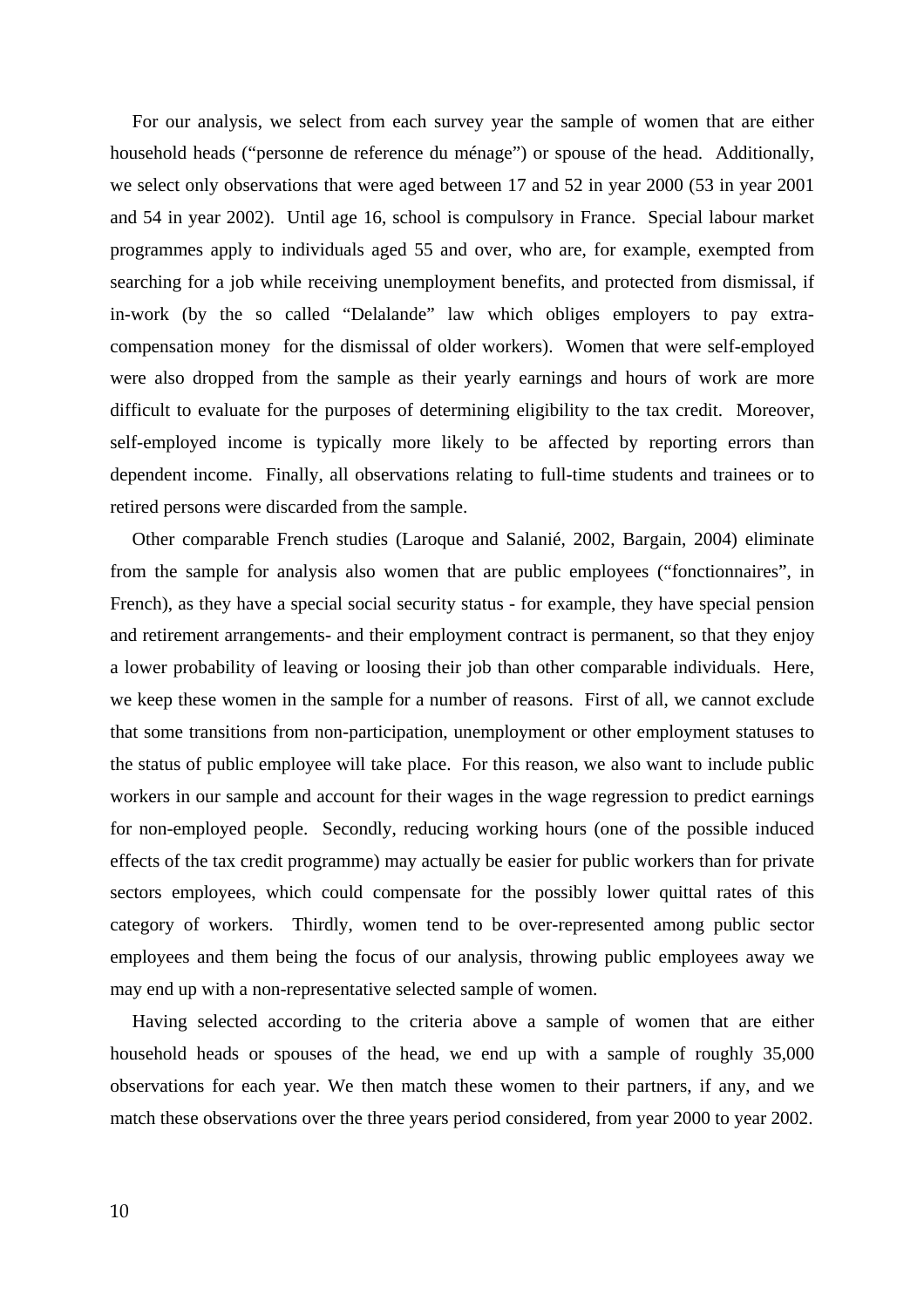$\overline{\phantom{a}}$ 

Descriptive statistics of the employment rate<sup>9</sup> for different groups of women distinguished accordingly to their marital status are shown in Table 2. The following groupings were made:

- married women
- unmarried women, which can be further distinguished in:
	- 1. women living together but not formally married (cohabiting)
	- 2. single women

It is shown that the employment probabilities of women belonging to these different categories are fairly stable over time, at least for the period of time considered here. Married women have a lower employment probability than single women, as one might expect. Unmarried women living together with their partner have a higher employment probability than married women but a lower one than single women.

Descriptive statistics of these sample for the three years considered are given in Table 3. The wage information available in the survey relates to usual monthly wages, net of (after) employee payroll taxes but gross of (before) employee income taxes. Information on wage bonuses is collected in a separate question. We add wage bonuses to women's monthly wages to compute the total monthly wage. Information on usual weekly working hours is used to compute the hourly wage.

Some women in the sample report hourly earnings below the minimum wage. Crosschecking observations with unusually low earnings against an indicator of unreliable survey responses provided in the survey, we could not find any correlation between the two. Other cross-checkings, for example with the self-employed status or the education and training statuses, did not give any additional information either. Basically, we could not find any evidence that women reporting less than the hourly minimum wage were misreporting their wages. Moreover, in France, in jobs like babysitting workers may happen to earn less than the hourly minimum wage. The standard contract for these household employees distinguishes between "active" and "passive" hours of work, where "active" hours of work amount to 2/3 of the actual working time and they are the only ones actually paid for by the employers. For these reasons, we have resolved to keep these observations in our estimation sample. In any case, we replace actual earnings with predicted ones for all observations, including these ones.

Total income is constructed as the sum of the earnings of the two partners. To determine eligibility to the tax credit, total income is computed setting women's earnings equal either to

<sup>9</sup> The employment rate is set equal to one for individuals in work and to zero for non-employed persons.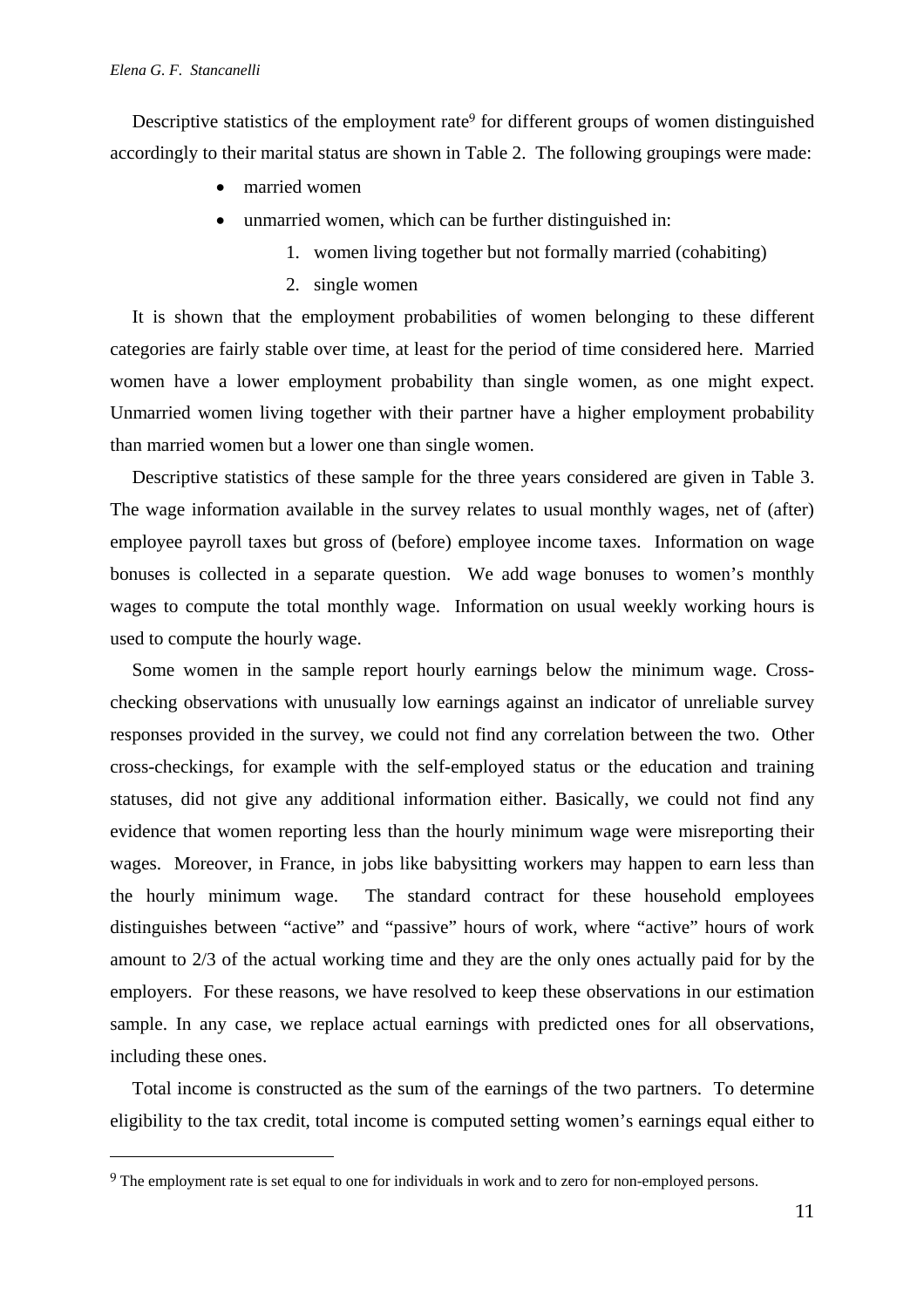predicted earnings. Other sources of income are not taken into consideration here, as they are not available in the survey. No information is available on non-wage income except for unemployment or social security benefits. We assume that income from property or interests on savings are on average negligible. This does not seem as a too strong an assumption given that we restrict attention to low-income workers.

Education level dummies are increasing in educational level, the basis being the highest education level, equivalent to a university degree. A dummy variable was constructed for women without any formal education. This variable happens to be highly correlated with non-French nationality, which is therefore not included among the explanatory variables of the model. Experience is computed by subtracting age at the end of formal schooling from current age. The experience variable is further corrected for career breaks due to children by subtracting one year for each child. Maternity leave in France is equal to sixteen weeks, but parental leave of up to three years is also available to parents of small children. This is paid as a flat rate and can also be taken on a part-time basis. There is no information in the survey on whether women with young children do take any parental leave or not, but other studies show that the majority of parental leave takers are low-paid women, who are the focus of our study.

To account for local labour market conditions, we have constructed a series of dummies for the region of residence, with base "Ile-de-France", the region of Paris. The other regional areas are as defined by the survey: Bourgogne ; Champagne Ardenne ; Haute Normandie ; Basse Normandie ; Picardie ; Centre ; Calais ; Lorraine ; Alsace ; Franche Comte ; Loire ; Bretagne ; Poitou Charentes ; Aquitanie ; Midi-Pyrenées ; Limousin ; Rhones Alpes ; Auvergnes ; Languedoc Roussillon ; Provence, Cote d'Azur et Corse.

The area of residence dummies account additionally for the size of the agglomeration where individual reside:

- b) small cities include rural neighbourhoods or urban neighbourhoods with less than 20,000 inhabitants;
- c) large cities are those with more than 200,000 inhabitants;
- d) Paris stands on its own as the largest urban agglomeration in France;
- e) the base for these dummies are medium size cities with a population of 20,0000 to 200,000 inhabitants.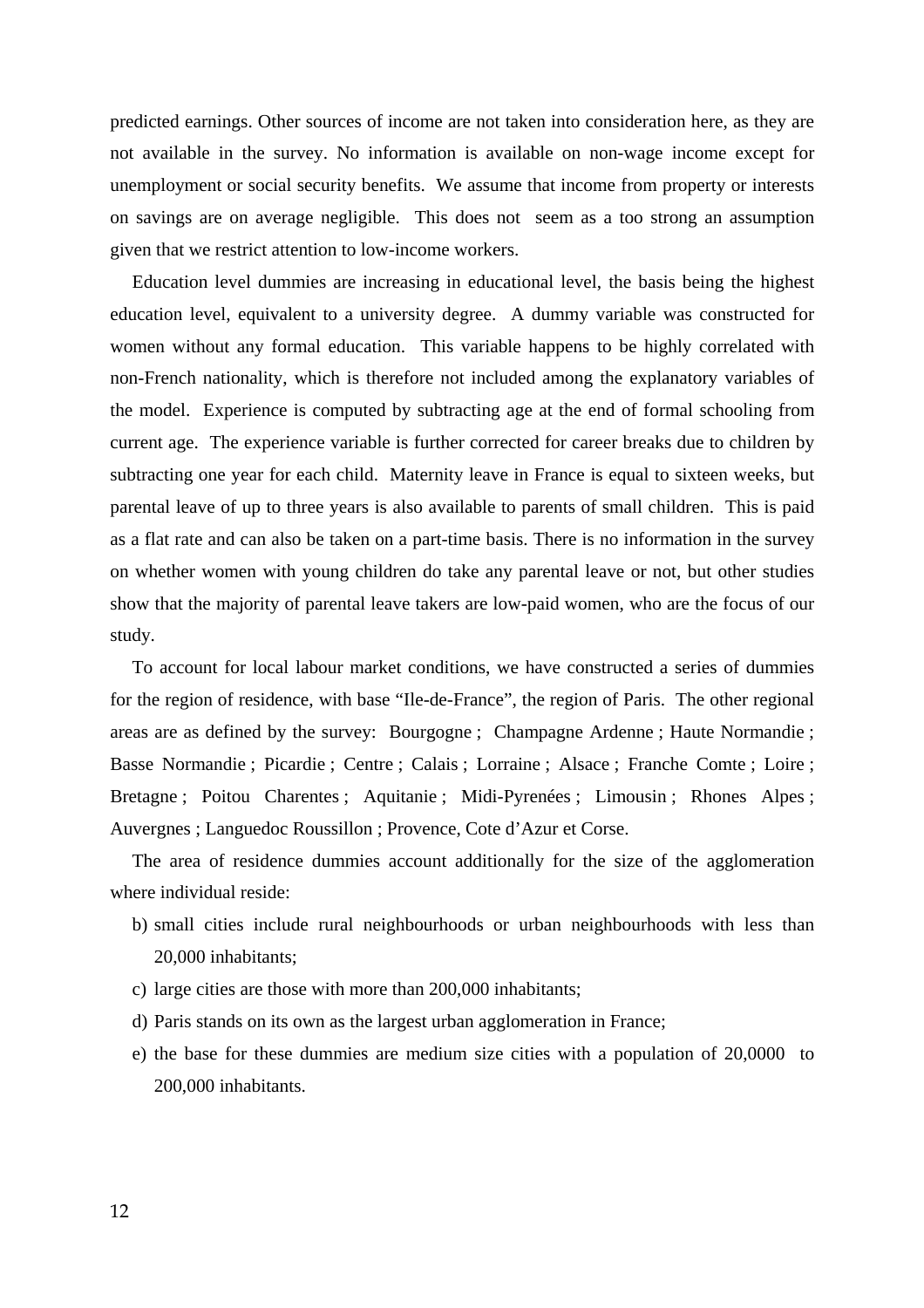$\overline{\phantom{a}}$ 

#### **4. The construction of the treatment and control groups**

To define the treatment and the control group, we apply first of all the earnings and income thresholds as established by the law that implemented the programme in Spring 2001 (see Table 1). These vary with:

- a) the presence and the number of dependent children;
- b) the employment status and the earnings and other income of the partner, for married women.

For these purposes, earnings and income variables are constructed using information on predicted earnings. The number of dependent children is taken into account to determine the level of the income threshold which applies in each case. We use information on husband's observed employment status and earnings at the various points in time to determine eligibility to the programme for married women. The assumption is made that husbands' labour market participation is not affected by the policy measure. This is a standard though conservative assumption.

A Heckman selection model was estimated for earnings. The dependent variable in the wage equation is the logarithm of the hourly wage. All variables are measured in year 2000. Women that reported working on more than one job are excluded from the wage model, as well as those with missing working hours. The regressors of the wage equation include a quadratic in age<sup>10</sup>, a quadratic in experience<sup>11</sup>, education level dummies, a dummy for no formal education and a dummy for residing in Paris, as Parisian salaries may be higher. The explanatory variables of the employment participation equation are the same as those included in the wage equation plus variables relating to family composition and area and region of residence dummies. The family composition variables include controls for the presence of young children aged less than three years; the number of children; whether the person is married or she is living together. The area and region of residence dummies are meant to proxy the impact of local labour market conditions on the employment probability.

The results of estimation, reported in Table A in the Appendix to the paper, indicate that hourly earnings increase with higher education levels. The absence of any formal schooling is found to affect negatively earnings. Hourly earnings increase significantly with experience

<sup>10</sup> We also experimented with using a polynomial in age. The age cube coefficient turns out statistically significant and negative, though it is very small in size. To make our results comparable to other French studies on the same data, we do restrain our specification to a quadratic in age. The estimation results are not much affected from this exclusion.

<sup>11</sup> Age and experience are not much correlated as experience varies with schooling completion age and with the number of children (see the data section for more details).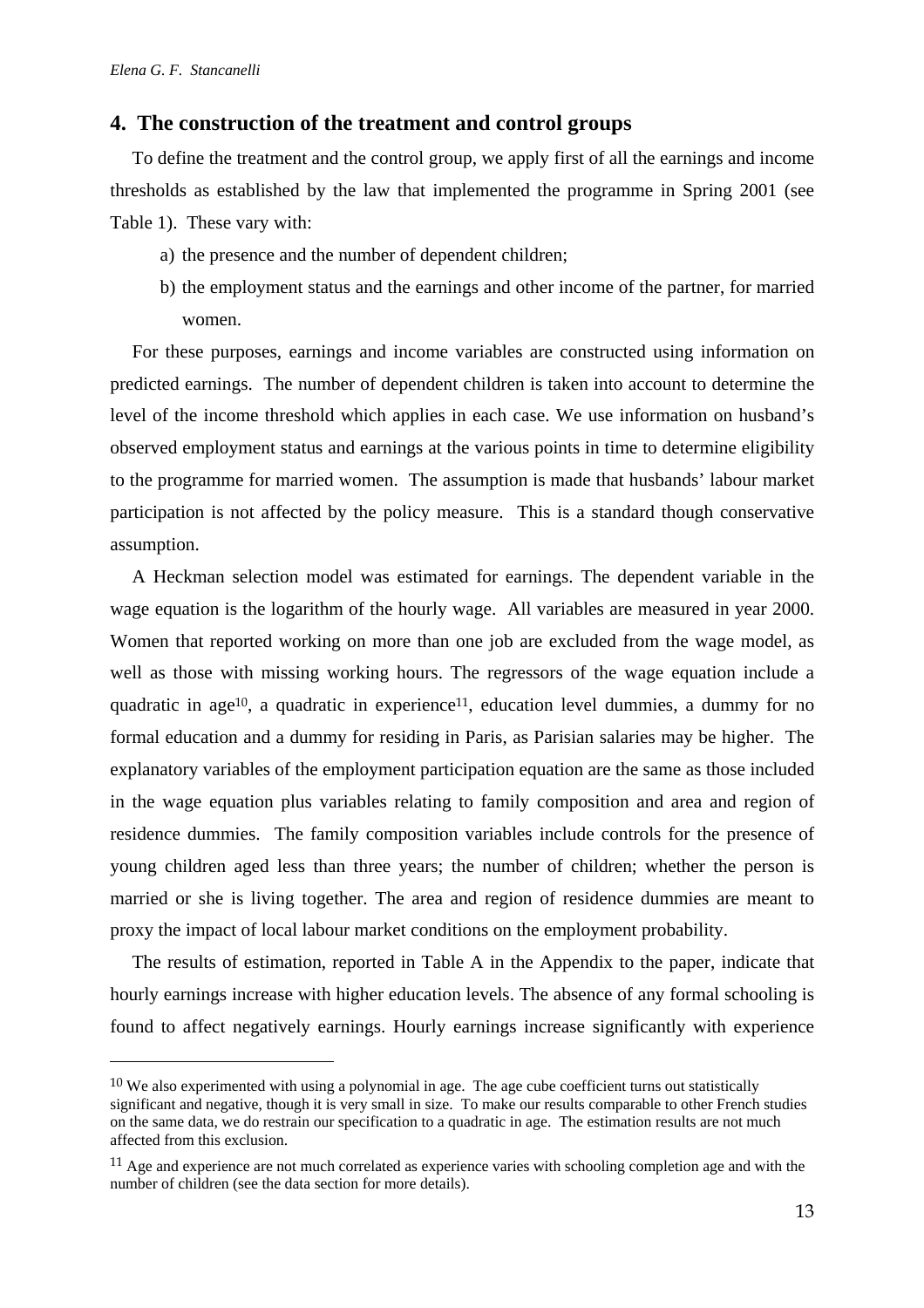but at a decreasing rate and they are non-linear in age. Parisian salaries appear to be significantly higher on average than salaries in other livelihoods. The estimated lambda is statistically significant and positive suggesting that selection is an issue here.

To check the robustness of our estimates, descriptive statistics of the prediction error of hourly wages for women for whom wages are observed are shown in Table 4. It is shown that the distributions of predicted and observed hours are quite close. On the average predicted hourly earnings underestimate observed wages by 4 francs, with a standard deviation of 28 francs.

The treatment group is made up of women that satisfy the earnings and income eligibility conditions. The control group includes women that earn at most half the minimum wage more than those eligible for the tax credit and married women that fail to meet the income conditions for eligibility because of their husbands' earnings level.

About 63% of the women in our sample would be eligible to the programme in each of the years considered, i.e. belong to the treatment group. The control group makes up for about 20% of the sample. According to preliminary data on actual number of programme recipients, drawn from fiscal data for the year 2002, which have become available only very recently (DARES, unpublished 2004), a fairly substantial proportion of working women is indeed entitled to the tax credit.

Concerning variation in eligibility over time, we find that over 90% of those that would be eligible for the programme in 2000 (2001), according to our estimates, would also eligible for the programme in 2001 (2002). Going from 2000, to 2002, 87% of the eligible sample are the same individuals. It appears, therefore, that there is a considerable overlapping of the samples eligible to the tax credit over time. However, as we keep into the sample for analysis also new observations in each year (we have an unbalanced panel), only 50% of the eligible sample is the same going from one year to the next.

For information, we show in Table 5 the simulated amounts of the tax credit to which women in the treatment sample would be eligible for, on the basis of our hypotheses concerning earnings (and programme eligibility). The average tax credit amounts to about 200 euros per year. According to our estimates married women would be, on average, eligible for lower tax credits than unmarried women, suggesting therefore that means-testing on total household resources is binding for them. The table shows also what is the relative size of the simulated tax credit, computed as a proportion of individual monthly earnings. It appears that the tax credit that women would be eligible for is, on average, rather small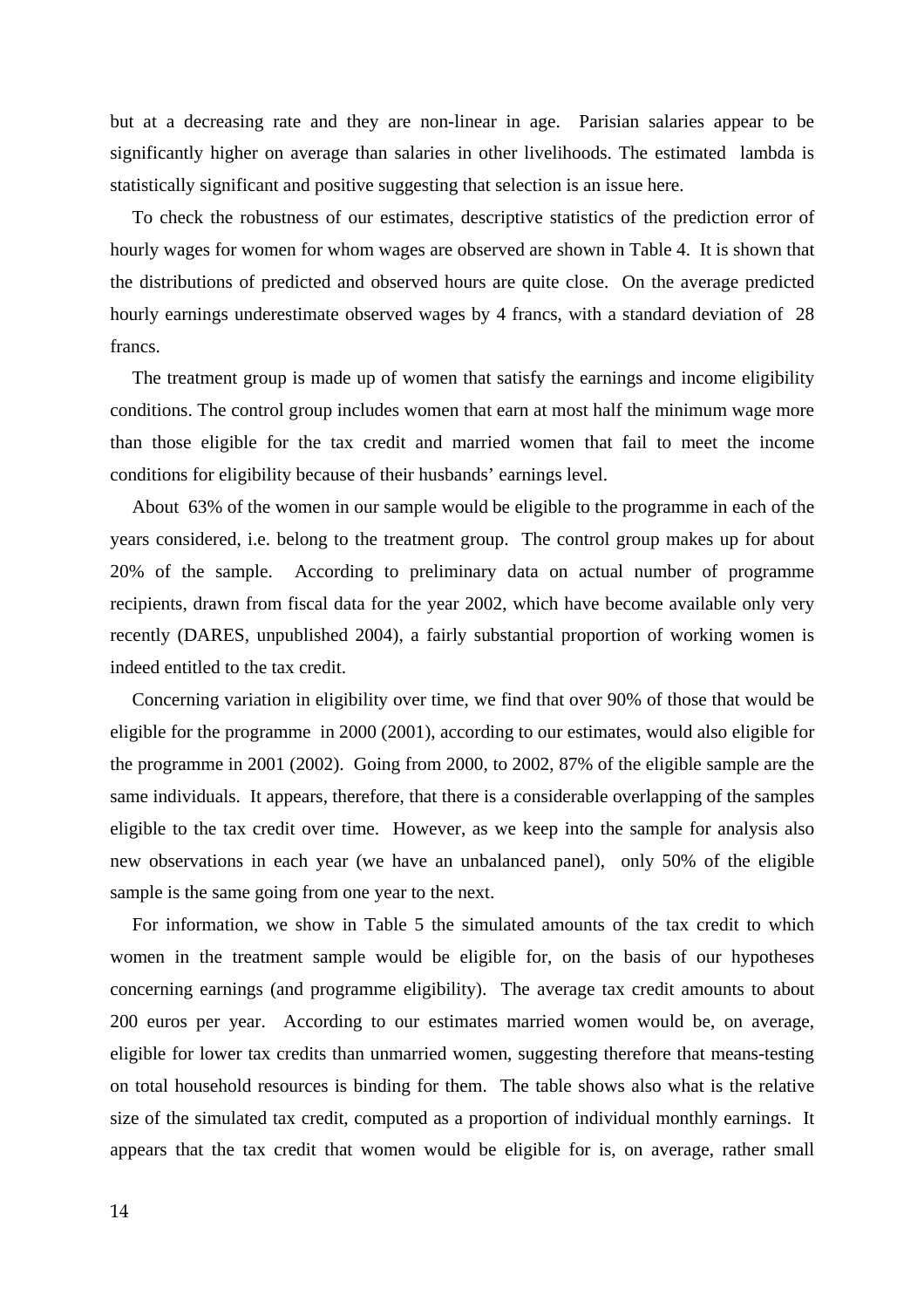$\overline{\phantom{a}}$ 

relative to potential or actual earnings. It would vary according to our estimates between 1.5 and 2 percentage points of potential or actual earnings.

Descriptive statistics of the treatment and control groups are shown in Table 6 for the year 2000. It appears that the two groups are fairly comparable in terms of age, experience, and marital status<sup>12</sup>. However, women in the control group tend to be more educated, to have less children and to be more likely to live in Paris and less likely to be foreigners. Their husbands are more often employed than those of women in the treatment group and they have on average higher earnings.

For information, about 17% (808 observations) of women non-employed in 2001, and belonging to either the treatment or the control group, transit from non-employment in 2001 to employment in 2002. The corresponding figure is 23% (496 observations) for transitions from non-employment in 2000 to employment in 2002. We do not look directly at transitions, though estimating fixed effects panel model only those observations that change labour market status are kept into the estimation sample.

Alternatively, to test for the impact of the means-testing condition on total family income for married women, we define the treatment group as including married women, irrespective of earnings and income eligibility conditions. The control group is then made up of cohabiting women, that live together with their partner but are not married. As discussed earlier on, the income and earnings of the partner are not taken into account to determine eligibility to the programme of women that are not married, as the tax credit is administered by the taxation authorities. This means that all things equal, an unmarried woman with a "high earner" partner would be entitled to the tax credit, but a married woman in the same situation would not. We follow here an approach similar to that of Eissa and Hoynes Williamson (1999), that defined individuals with children as the treatment group and those without as the control group, in order to evaluate the impact of the American Earnings Income Tax Credit programme on labour market participation.

Further to this, we define some new treatment and control groups by interacting these groups with those defined on the basis of the earnings and income conditions for eligibility. The resulting treatment group includes then married women eligible for the policy measure, while the control group contains married or cohabiting women not eligible to the policy measure. These are used to test for the impact of the tax credit on the employment rate of

<sup>&</sup>lt;sup>12</sup> In year 2000, the percentage of cohabiting women is higher in the control group than in the treatment group, but this difference disappears in year 2001, for example (see Table 4a in the Appendix).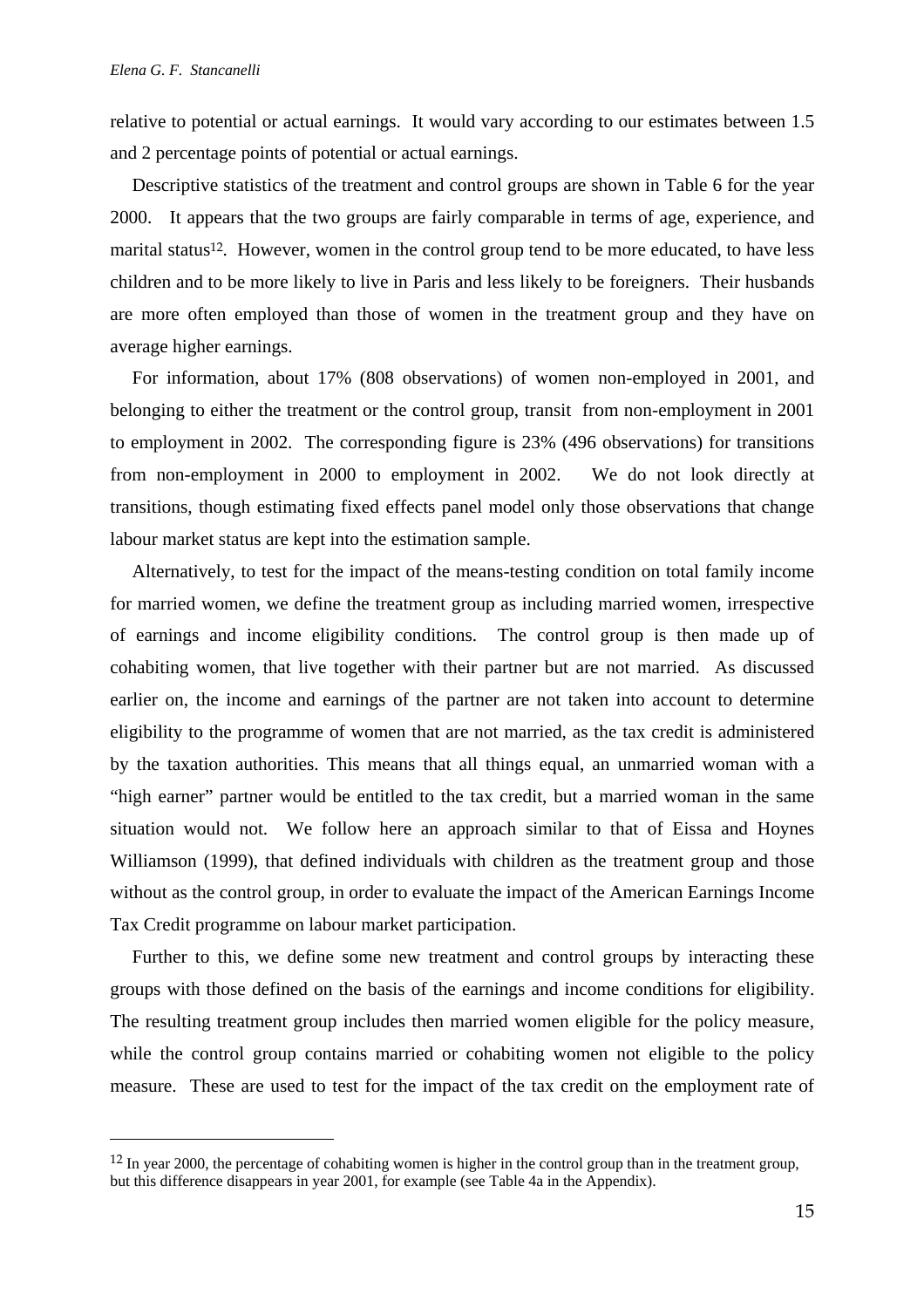married women. Descriptive statistics of these treatment and control groups for year 2000 are given in Table 7. These two groups compare now fairly well.

### **5. Results of estimation of the difference in difference model**

Results of estimation of probit and logit difference in difference models of the employment probability estimated on pooled data for the three years, without controlling for panel data effects, are shown in Table 8. Table 9 gives the results for the panel data models. Results of estimation of the model for married women are shown in Table 10. Results of estimation of the panel data model, showing all estimated coefficients, are given in Table A in the Appendix to the paper.

Overall, we can conclude in favour of a significantly negative effect of the programme on the employment probability of married women and positive one, though not always significant, for unmarried women.

In Table 8, the pooled logit and probit models for the three years considered, estimated specifying robust standard errors, and controlling for covariates, gives a significantly negative coefficient for married women and significantly positive one for unmarried women. According to these estimates, the employment rate would fall by 2-to-3% for married women and increase by 3% (probit model) for unmarried women. The estimates are insignificant if we split the unmarried women sample into single and cohabiting. This could be do to the small number of observations in the control group samples for these subsamples of women.

In Table 9, the "population averaged" or clustered observations panel data model, estimated specifying the robust standard error option, and controlling for covariates, gives a significantly negative coefficient for married women, suggesting that their employment rate falls by 3%. The estimate of the coefficient on the treatment dummy is insignificant for unmarried women. The fixed effects panel data model, which focuses on transitions, gives insignificant effects for all groups.

Results of estimation of the model for the treatment group "married women" are shown in Table 10. Here the control group are cohabiting women. According to the results of estimation of the population averaged panel data model, we find a significantly negative impact of the tax credit programme on the employment probability of married women. This turns out, however, insignificant if marital status is interacted with the eligibility dummy (model 2). The fixed effects model gives, on the other hand, insignificant effects under either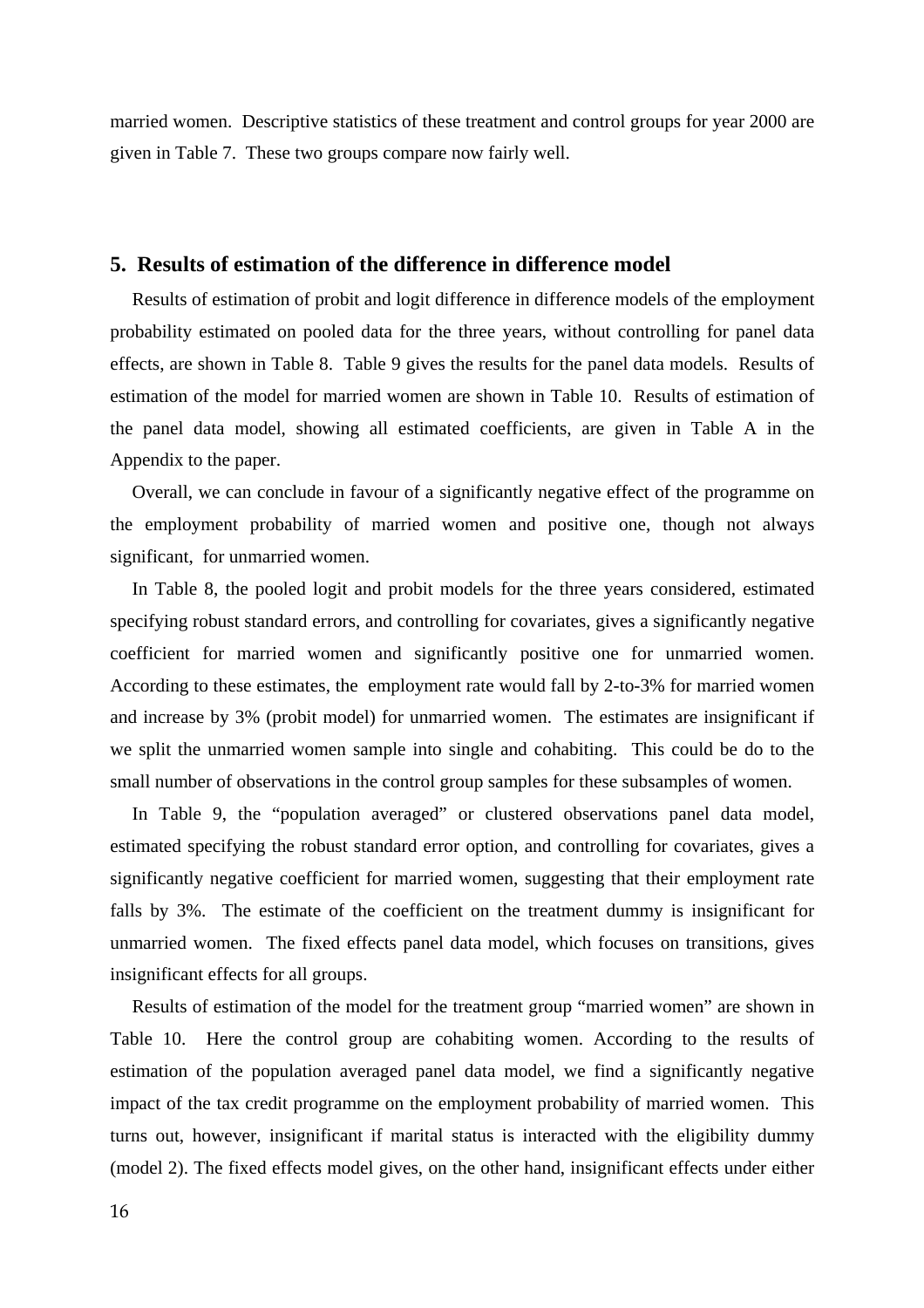specification.

According to our estimates<sup>13</sup> the negative impact on the employment probability of married women can be quantified as varying roughly between 2 and 3 per cent. These estimates should, however, be taken with a pinch of salt, as given the large size of the sample eligible for the tax credit, our model may actually capture the impact of other more or less contemporaneous policy changes. Moreover, partly for the same reasons, our control group does not always match well the treatment group, as it includes women whose education level is on average higher.

A number of further checks of the robustness of our findings were carried out. These included:

- a) running the model, adding a control for the interaction between the treatment and year 2001 (PPE\*2001);
- b) running the model adding controls for whether the partner, if present, were employed and, of so, for his earnings from work;
- c) running the model dropping all observations with a partner other than a salaried worker. This is meant to account for the fact that we cannot control in the analysis for non-labour income of the spouse.

Our major findings concerning the impact of the tax credit on the employment probability of married or unmarried women were not substantially affected.

#### **Conclusions**

 $\overline{\phantom{a}}$ 

This paper provides an estimate of the impact of the French tax credit, "la Prime Pour l'Emploi", on the employment rate of low-earnings women. It represents the first evaluation study based on data posterior to the programme implementation.

Like similar in-work benefits programmes, this programme is expected to increase the incentives to work for non-employed persons. However, it may decrease incentives to work for (married) individuals with a working partner entitled to the tax credit, because of the means-testing on total household resources. It may also reduce working hours for those recipients with earnings between 1 and 1,4 the minimum wage, who would receive higher tax credit payments if they were earning less. The announcement of the policy measure may in itself have an impact on individual behaviour in spite of the relative small amounts of money

<sup>13</sup> According to the models that include all covariates.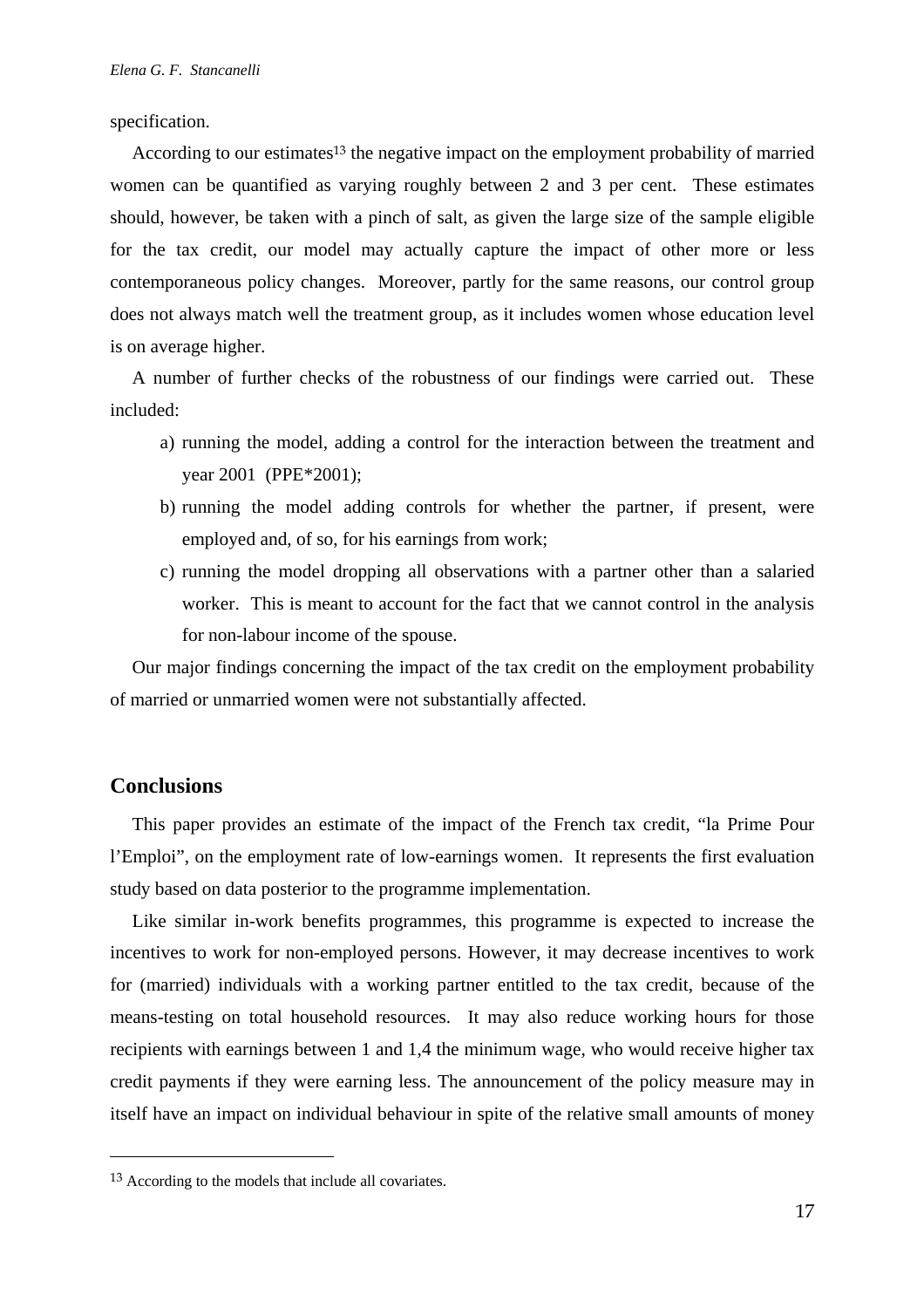paid by the programme. On the other hand, it has been argued that the delay with which the tax credit is paid may make it less effective on individual work incentives. Moreover, the possibility of stimulating labour supply depends largely on whether non-employment is voluntary or non-voluntary. There may however be indirect employment effects, due to employers increasing the supply of jobs addressed to potential recipients of the measure, possibly by reducing the wages offered.

We test in this paper for the employment effects of the policy, by applying a nonexperimental evaluation method, a "difference-in-difference" approach. We focus on the employment effects for women, distinguishing them by their marital status. The survey data used for the empirical analysis are drawn from the French labour force surveys of years 2000 to 2002. The rotating structure of the survey enables us to apply panel data methods to estimate the employment impact of the policy.

A weakness of this study comes from the large number of workers that are eligible to the policy. This may render it difficult to single out the effect of the programme from that of other policy measures implemented at about the same time, like the extension of the 35 hours to small firms or the reform of the social assistance benefits (the French "Revenu Minimum d'Insertion").

 In line with our theoretical a priori, we conclude that the policy has a negative impact on the employment probability of married women but a positive one, though not always significant, for unmarried women. We also find evidence of a negative employment effect of the means-testing condition for married women, by defining married women as the treatment group and cohabiting women as the control group.

#### **BIBLIOGRAPHY**

BARGAIN, O. (2004), "Aides au retour à l'emploi et activité des femmes en couple", *Revue de l'OFCE,* No. 88, janvier.

BERTRAND, M., DUFLO, E. and MULLAINHATAN S. (2001) ), *How much should we trust difference-in-difference estimates?*, Massachusetts Institute of Technology, Department of Economics, Working Paper series, No. 01-34.

CAHUC, P. (2002), "A quoi sert la Prime Pour l'Emploi ? ", *Revue Française d'Économie*, janvier.

CHONE, PH. (2002), "Une analyse de la participation des couples à la force de travail",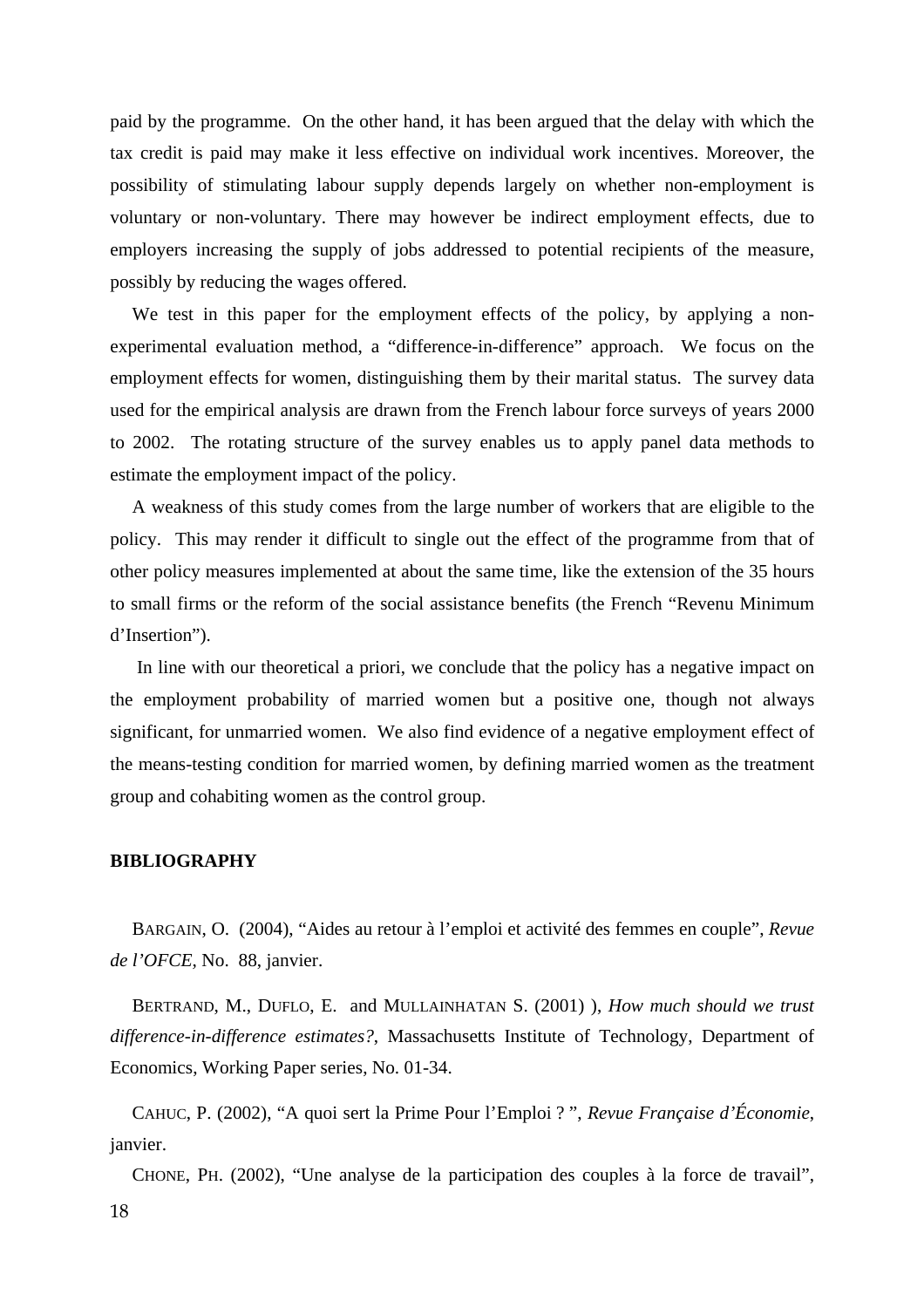*Revue Économique*, novembre.

DUPONT, G. and STERDYNIAK, H. (2001), "La Prime Pour l'Emploi: un instrument ambigu", *Lettre de l'OFCE,* No. 203, février.

EISSA, N. and WILLIAMSON HOYNES, H. (1999), *The Earned Income Tax Credit and the Labor Supply of Married Couples*, Institute for Research on Poverty, Discussion Paper No. 1194-99.

KEZDI, G. (2002), *Robust standard error estimation in fixed effects models*, University of Michigan, mimeo.

LAROQUE, G. and SALANIE, B. (2002), "Institutions et emploi: les femmes et le marché du travail en France", *Economica.* (ouvrage )

LEGENDRE, F. LORGNET, J-P, and THIBAULT, F. (2002), "Prime pour l'Emploi et soutien aux bas revenus: une exploration à l'aide du modèle Myriade », *Revue Économique*, No. 59, mai.

PERIVIER, H (2003), « Les mesures fiscales d'incitation au travail des personnes non qualifiées», *Revue de l'OFCE*, No. 87, octobre.

STANCANELLI, E. and STERDYNIAK, H. (2004), "Un bilan des études sur la Prime Pour l'Emploi", *Revue de l'OFCE*, No . 88, janvier.

STEWART, M. B. (2003), "The impact of the introduction of the minimum wage on the employment probabilities of the low wage workers", *Economic Journal*, forthcoming.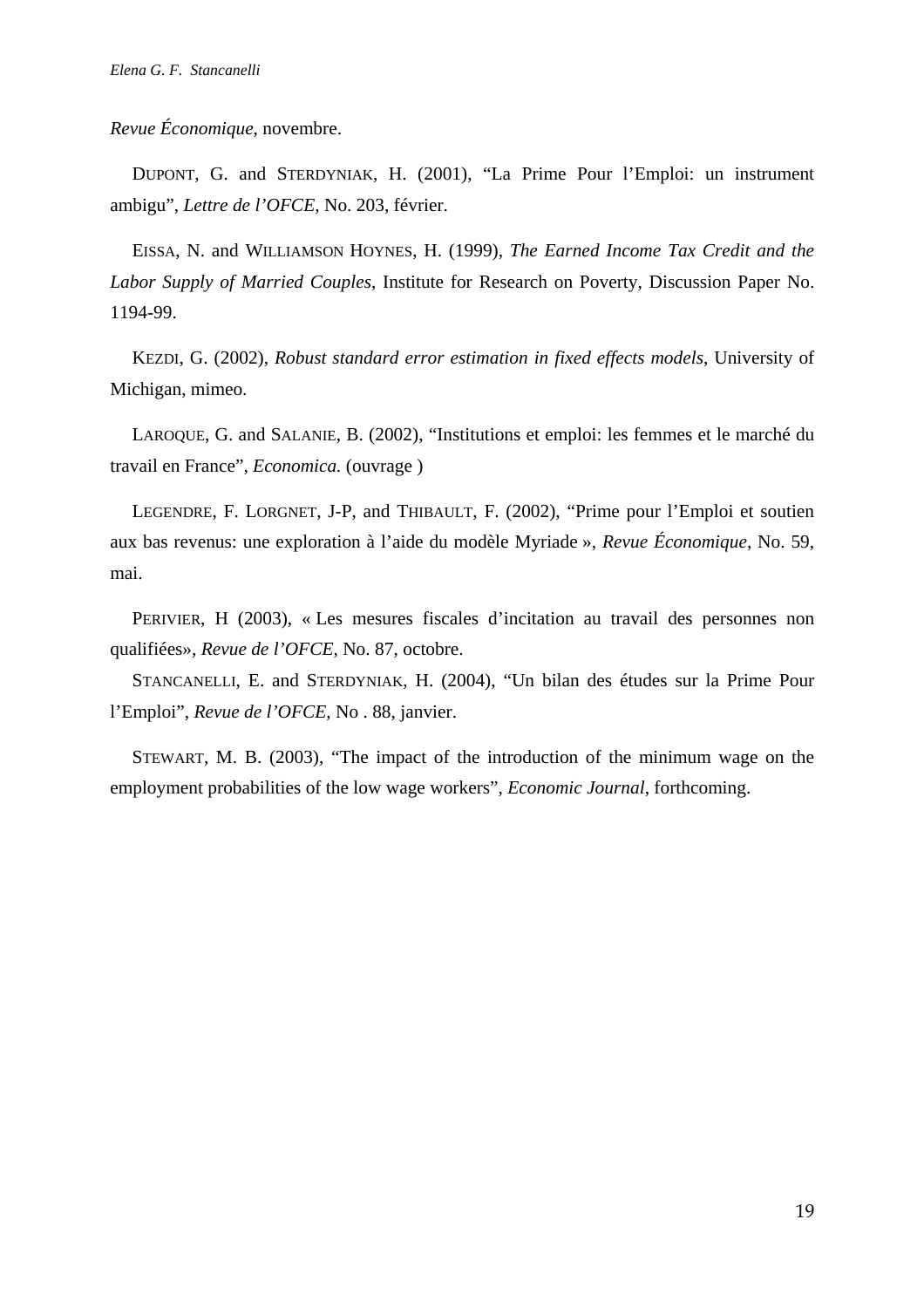| Table 1. | The earnings and income thresholds for eligibility |
|----------|----------------------------------------------------|
|          | to the tax credit (euros)                          |

|                  | Earnings thresholds<br>Upper<br>Lower |      | Income threshold |       |
|------------------|---------------------------------------|------|------------------|-------|
| Single women     |                                       | 3187 | 14872            | 11772 |
| Married<br>women |                                       | 3187 | 14872            | 23544 |

These thresholds relate to annual taxable earnings and income. The income threshold is increased by 3253 euros for each dependent child. The upper earnings threshold is equal to 22654 euros for married women whose husband is out of work or earns less than the lower earnings threshold.

| Table 2.                | <b>Employment rates of women</b><br>according to their marital status |                  |                  |  |  |  |
|-------------------------|-----------------------------------------------------------------------|------------------|------------------|--|--|--|
|                         | <b>Year 2000</b>                                                      | <b>Year 2001</b> | <b>Year 2002</b> |  |  |  |
| Total sample:           | 0.706                                                                 | 0.715            | 0.719            |  |  |  |
| observations number     | 35004                                                                 | 35031            | 35648            |  |  |  |
| <b>Married women</b>    | 0.676                                                                 | 0.688            | 0.691            |  |  |  |
| observations number     | 21509                                                                 | 21589            | 21689            |  |  |  |
| <b>Unmarried women:</b> | 0.753                                                                 | 0.757            | 0.762            |  |  |  |
| observations number     | 13495                                                                 | 13442            | 13959            |  |  |  |
| Cohabiting              |                                                                       |                  |                  |  |  |  |
| women                   | 0.732                                                                 | 0.740            | 0.755            |  |  |  |
| observations number     | 6470                                                                  | 6415             | 6778             |  |  |  |
| Single women            | 0.772                                                                 | 0.773            | 0.768            |  |  |  |
| observations number     | 7025                                                                  | 7025             | 7181             |  |  |  |

Note: These are weighted probabilities, computed using the individual sample weights available for, respectively, year 2000, 2001 and 2002.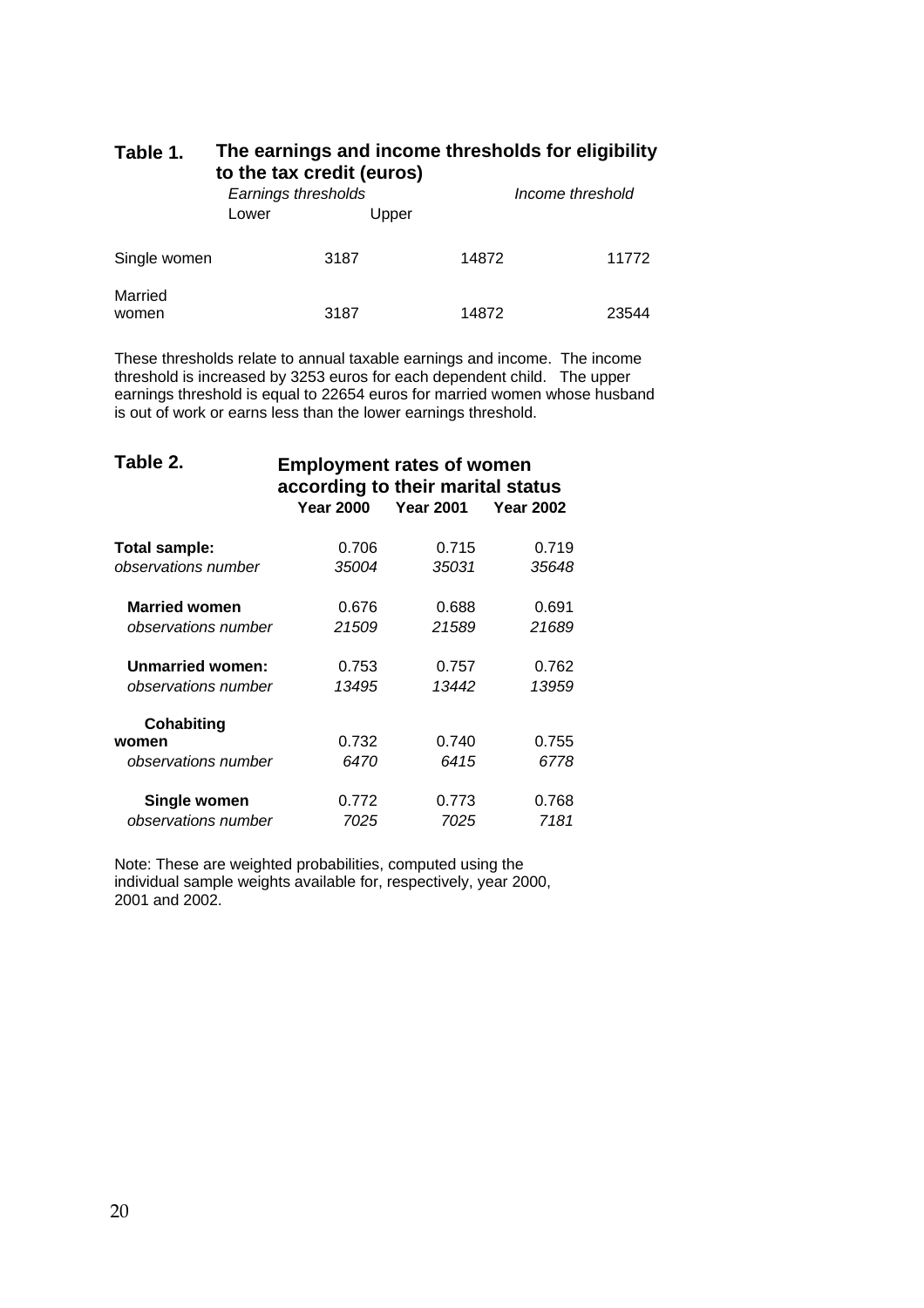| Table 3                   | Descriptive statistics of the samples for analysis |           |                  |           |                  |         |
|---------------------------|----------------------------------------------------|-----------|------------------|-----------|------------------|---------|
|                           | <b>Year 2000</b>                                   |           | <b>Year 2001</b> |           | <b>Year 2002</b> |         |
| Variable name             | mean                                               | <b>SD</b> | mean             | <b>SD</b> | mean             | SD      |
| Age                       | 38.28                                              | 8.41      | 38.76            | 8.67      | 39.22            | 8.98    |
| age at the end of         |                                                    |           |                  |           |                  |         |
| schooling                 | 18.27                                              | 4.22      | 18.40            | 4.16      | 18.48            | 4.21    |
| Experience                | 18.34                                              | 9.69      | 18.76            | 10.03     | 19.16            | 10.37   |
| no formal education       | 0.01                                               | 0.10      | 0.01             | 0.10      | 0.01             | 0.10    |
| education CEP             | 0.27                                               | 0.44      | 0.26             | 0.44      | 0.25             | 0.43    |
| education BEPC            | 0.08                                               | 0.28      | 0.08             | 0.28      | 0.08             | 0.28    |
| education BEP-CAP         | 0.26                                               | 0.44      | 0.26             | 0.44      | 0.25             | 0.44    |
| education BAC             | 0.15                                               | 0.36      | 0.15             | 0.36      | 0.16             | 0.36    |
| education $BAC + 2$       | 0.13                                               | 0.34      | 0.14             | 0.35      | 0.14             | 0.35    |
| Married                   | 0.61                                               | 0.49      | 0.62             | 0.49      | 0.61             | 0.49    |
| Cohabitant                | 0.18                                               | 0.39      | 0.18             | 0.39      | 0.19             | 0.39    |
| any child of age <3 years | 0.13                                               | 0.33      | 0.13             | 0.34      | 0.13             | 0.34    |
| child number              | 1.39                                               | 1.21      | 1.35             | 1.20      | 1.32             | 1.19    |
| more than one job         | 0.03                                               | 0.17      | 0.03             | 0.17      | 0.03             | 0.17    |
| house owner outright      | 0.19                                               | 0.40      | 0.21             | 0.41      | 0.23             | 0.42    |
| h. owner with a mortgage  | 0.30                                               | 0.46      | 0.30             | 0.46      | 0.29             | 0.45    |
| Paris                     | 0.15                                               | 0.35      | 0.15             | 0.36      | 0.14             | 0.35    |
| small city                | 0.44                                               | 0.50      | 0.44             | 0.50      | 0.46             | 0.50    |
| large city                | 0.20                                               | 0.40      | 0.20             | 0.40      | 0.20             | 0.40    |
| France                    | 0.90                                               | 0.29      | 0.90             | 0.30      | 0.90             | 0.30    |
| Ile de France             | 0.17                                               | 0.37      | 0.17             | 0.37      | 0.17             | 0.37    |
| husband's employed*       | 0.88                                               | 0.32      | 0.88             | 0.32      | 0.87             | 0.34    |
| husband's salary*, FF     | 10087.17                                           | 9955.97   | 10319.52         | 6340.46   | 10897.21         | 8558.66 |
| Observations no.          | 34976                                              |           | 35011            |           | 35641            |         |

*(\*)* The mean of partner's employment status is computed only for married and cohabiting women. The salary of the husband is averaged over positive values only and computed on a monthly basis.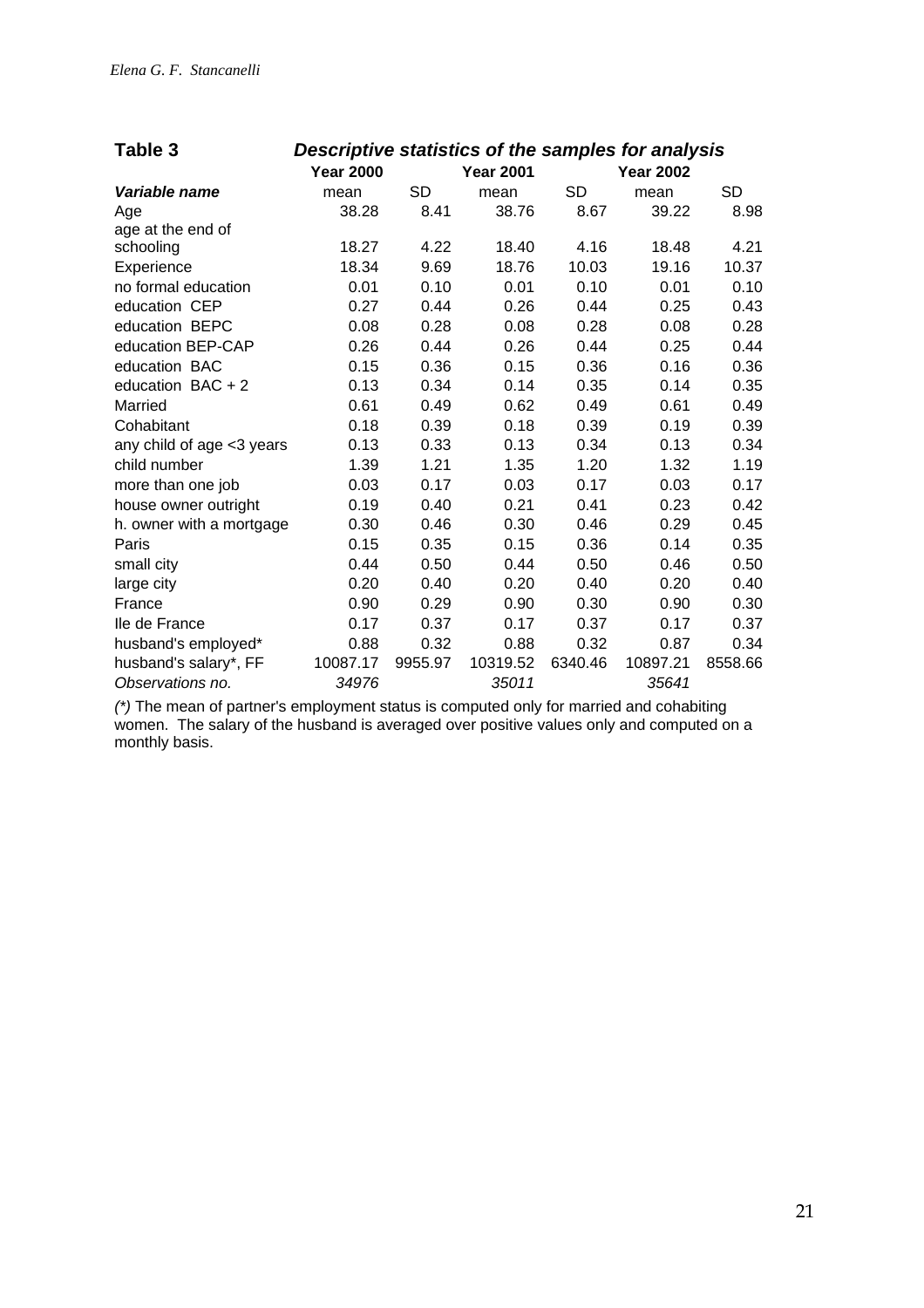#### **Table 4**  *Distributions of the prediction error for predicted earnings*  **Prediction error Quantiles 5%** -28.67

The observations number is here 19236.

**10%** -28.67 **25%** -13.91 **50%** -6.73 **75%** 1.74 **90%** 13.15 **95%** 23.61 **Mean** -4.21 **St. Dev.** 27.77

| Table 5.                   | Amounts of tax credit one would be eligible for |                            |                  |                                     |                  |                  |  |  |
|----------------------------|-------------------------------------------------|----------------------------|------------------|-------------------------------------|------------------|------------------|--|--|
|                            |                                                 | Raw amounts, euro per year |                  | As a proportion of taxable earnings |                  |                  |  |  |
|                            | <b>Year 2000</b>                                | <b>Year 2001</b>           | <b>Year 2002</b> | <b>Year 2000</b>                    | <b>Year 2001</b> | <b>Year 2002</b> |  |  |
| <b>Total sample</b>        |                                                 |                            |                  |                                     |                  |                  |  |  |
| Mean                       | 221.1                                           | 217.0                      | 212.4            | 1.7                                 | 1.7              | 1.7              |  |  |
| St. Deviation              | 108.4                                           | 109.1                      | 109.4            | 1.0                                 | 1.0              | 1.0              |  |  |
| <i><b>Observations</b></i> | 21945                                           | 22197                      | 22402            | 21945                               | 22197            | 22402            |  |  |
| Married w.                 |                                                 |                            |                  |                                     |                  |                  |  |  |
| Mean                       | 195.9                                           | 192.1                      | 185.3            | 1.5                                 | 1.5              | 1.4              |  |  |
| St. Deviation              | 99.5                                            | 100.5                      | 98.6             | 0.9                                 | 0.9              | 0.9              |  |  |
| <b>Observations</b>        | 15596                                           | 15375                      | 15145            | 15596                               | 15375            | 15145            |  |  |
| Unmarried w.               |                                                 |                            |                  |                                     |                  |                  |  |  |
| Mean                       | 283.1                                           | 273.1                      | 268.9            | 2.3                                 | 2.3              | 2.2              |  |  |
| St. Deviation              | 104.5                                           | 107.0                      | 109.4            | 1.1                                 | 1.1              | 1.1              |  |  |
| <i><b>Observations</b></i> | 6349                                            | 6822                       | 7257             | 6349                                | 6822             | 7257             |  |  |

#### **Table 5. Amounts of tax credit one would be eligible for**

Note: These figures are unweighted and computed on the basis of predicted earnings.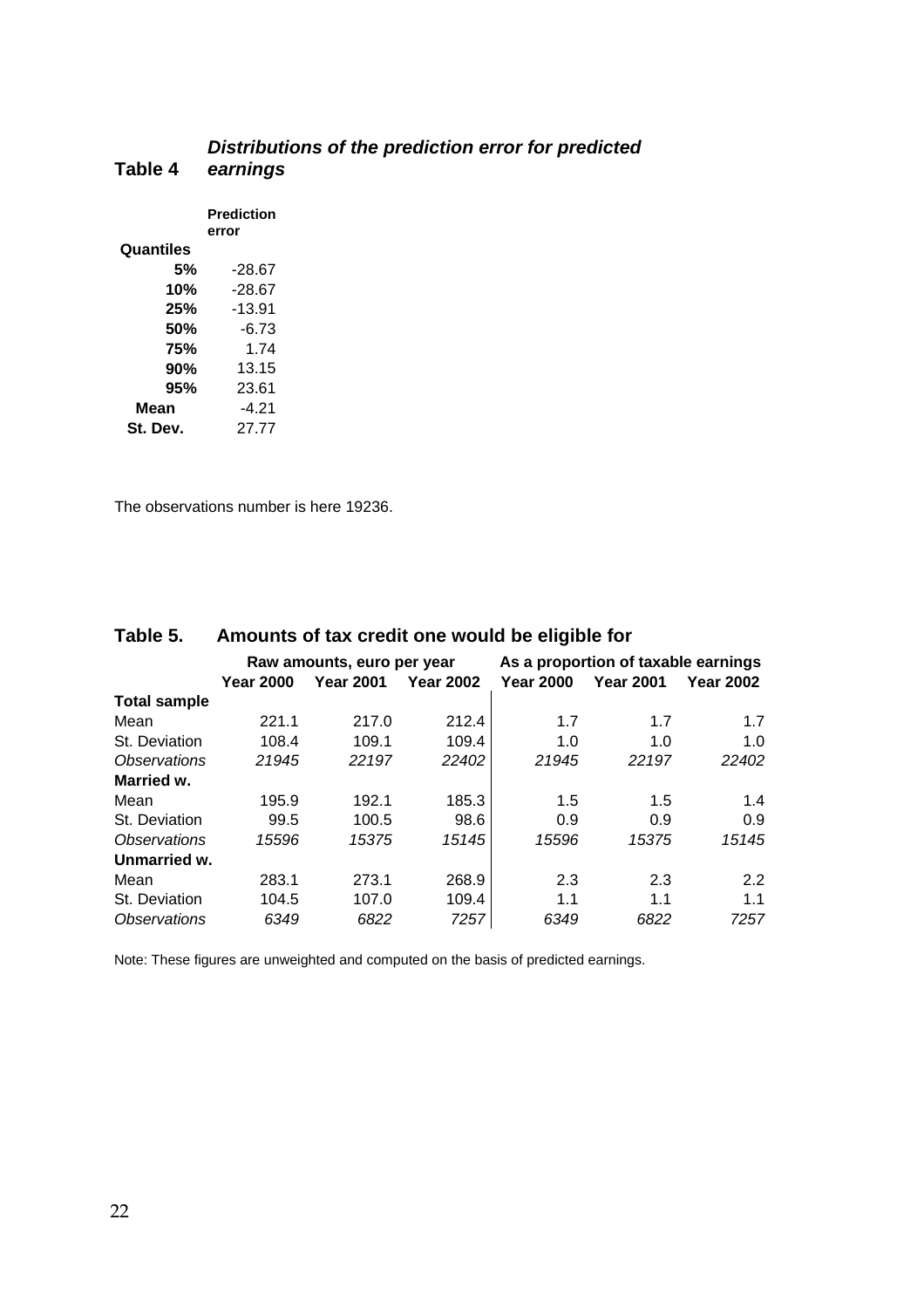| Table 6                                     | samples                |         |                      |          |
|---------------------------------------------|------------------------|---------|----------------------|----------|
|                                             | <b>Treatment group</b> |         | <b>Control group</b> |          |
| Variable name                               | mean                   | SD      | mean                 | SD       |
| Age                                         | 38.25                  | 8.22    | 38.61                | 8.44     |
| Experience                                  | 19.37                  | 9.61    | 17.25                | 9.82     |
| no formal education                         | 0.02                   | 0.13    | 0.003                | 0.02     |
| education CEP                               | 0.38                   | 0.48    | 0.09                 | 0.28     |
| education BEPC                              | 0.10                   | 0.30    | 0.06                 | 0.24     |
| education BEP-CAP                           | 0.32                   | 0.47    | 0.19                 | 0.39     |
| education BAC                               | 0.12                   | 0.33    | 0.20                 | 0.40     |
| education $BAC + 2$                         | 0.06                   | 0.24    | 0.26                 | 0.43     |
| Married                                     | 0.71                   | 0.45    | 0.61                 | 0.49     |
| Cohabitant                                  | 0.09                   | 0.28    | 0.23                 | 0.42     |
| any child of age <3 years                   | 0.13                   | 0.34    | 0.13                 | 0.34     |
| child number                                | 1.53                   | 1.25    | 1.20                 | 1.13     |
| more than one job                           | 0.03                   | 0.17    | 0.03                 | 0.16     |
| house owner outright                        | 0.19                   | 0.39    | 0.21                 | 0.41     |
| h. owner with a mortgage                    | 0.29                   | 0.45    | 0.34                 | 0.47     |
| Paris                                       | 0.09                   | 0.29    | 0.22                 | 0.41     |
| small city                                  | 0.49                   | 0.50    | 0.36                 | 0.48     |
| large city                                  | 0.20                   | 0.40    | 0.22                 | 0.41     |
| France                                      | 0.89                   | 0.32    | 0.94                 | 0.24     |
| lle de France                               | 0.11                   | 0.32    | 0.24                 | 0.43     |
| husband's employed*                         | 0.83                   | 0.38    | 0.98                 | 0.15     |
| husband's salary*, FF                       | 8090.13                | 2384.53 | 12060.45             | 15890.08 |
| Observations no.                            | 21945                  |         | 7681                 |          |
| Note: These statistics relate to year 2000. |                        |         |                      |          |

*Descriptives of the treatment and control* 

(\*) The mean of partner's employment status is computed only for married

and cohabiting women. The salary of the husband is averaged over positive values only and computed on a monthly basis.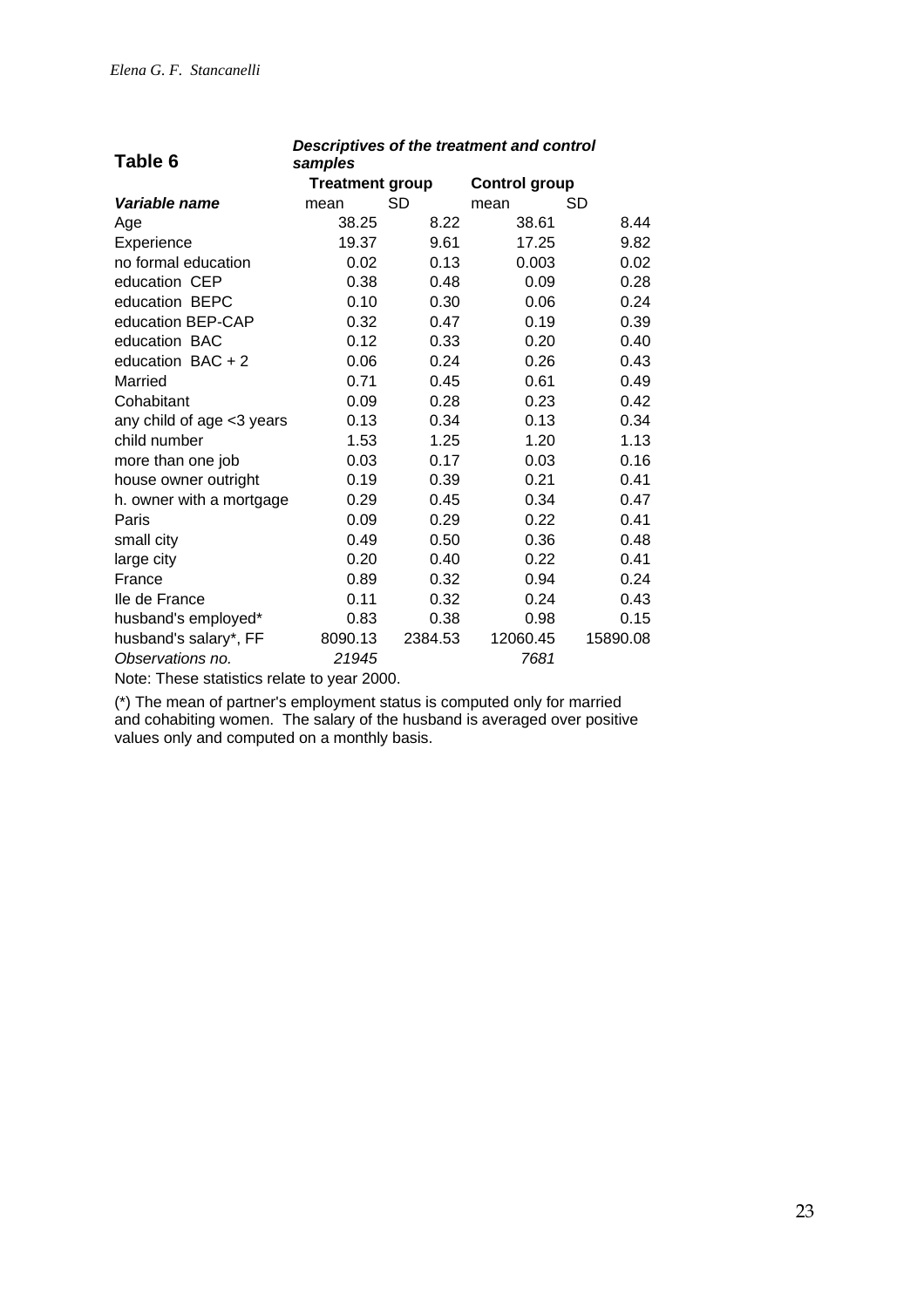| Descriptive of the treatment and<br>Table 7<br>control samples, women<br>married or cohabiting<br><b>Treatment</b> |         |         |                      |          |  |
|--------------------------------------------------------------------------------------------------------------------|---------|---------|----------------------|----------|--|
|                                                                                                                    | group   |         | <b>Control group</b> |          |  |
| Variable name                                                                                                      | mean    | SD      | mean                 | SD       |  |
| Age                                                                                                                | 39.47   | 7.67    | 38.85                | 8.28     |  |
| Experience                                                                                                         | 20.43   | 9.22    | 17.54                | 9.67     |  |
| no formal education                                                                                                | 0.02    | 0.14    | 0.0003               | 0.02     |  |
| <b>Education CEP</b>                                                                                               | 0.37    | 0.48    | 0.10                 | 0.30     |  |
| <b>Education BEPC</b>                                                                                              | 0.10    | 0.30    | 0.07                 | 0.26     |  |
| <b>Education BEP-CAP</b>                                                                                           | 0.32    | 0.47    | 0.21                 | 0.41     |  |
| <b>Education BAC</b>                                                                                               | 0.12    | 0.33    | 0.21                 | 0.41     |  |
| Education BAC $+2$                                                                                                 | 0.07    | 0.25    | 0.24                 | 0.43     |  |
| Married                                                                                                            | 1,00    | 0,00    | 0.72                 | 0.45     |  |
| Cohabitant                                                                                                         | 0,00    | 0,00    | 0.28                 | 0.45     |  |
| any child of age <3 years                                                                                          | 0.14    | 0.35    | 0.16                 | 0.36     |  |
| child number                                                                                                       | 1.73    | 1.22    | 1.40                 | 1.11     |  |
| more than one job                                                                                                  | 0.03    | 0.17    | 0.02                 | 0.15     |  |
| house owner outright                                                                                               | 0.23    | 0.42    | 0.22                 | 0.41     |  |
| h. owner with a mortgage                                                                                           | 0.37    | 0.48    | 0.38                 | 0.48     |  |
| Paris                                                                                                              | 0.09    | 0.29    | 0.20                 | 0.40     |  |
| small city                                                                                                         | 0.53    | 0.50    | 0.40                 | 0.49     |  |
| large city                                                                                                         | 0.18    | 0.38    | 0.21                 | 0.41     |  |
| France                                                                                                             | 0.87    | 0.34    | 0.93                 | 0.25     |  |
| lle de France                                                                                                      | 0.12    | 0.32    | 0.22                 | 0.42     |  |
| husband's employed*                                                                                                | 0.85    | 0.36    | 0.98                 | 0.15     |  |
| husband's salary*, FF                                                                                              | 8263.53 | 2332.68 | 12060.45             | 15890.08 |  |
| Observations no.                                                                                                   | 15596   |         | 6454                 |          |  |

Note: These statistics relate to year 2000. The treatment group includes married women entitled to the tax credit; the control group married and cohabiting women in the control group, as defined for our main model. *(\*)* The mean of partner's employment status is computed only for married and cohabiting women. The salary of the husband is averaged over positive values only and computed on a monthly basis.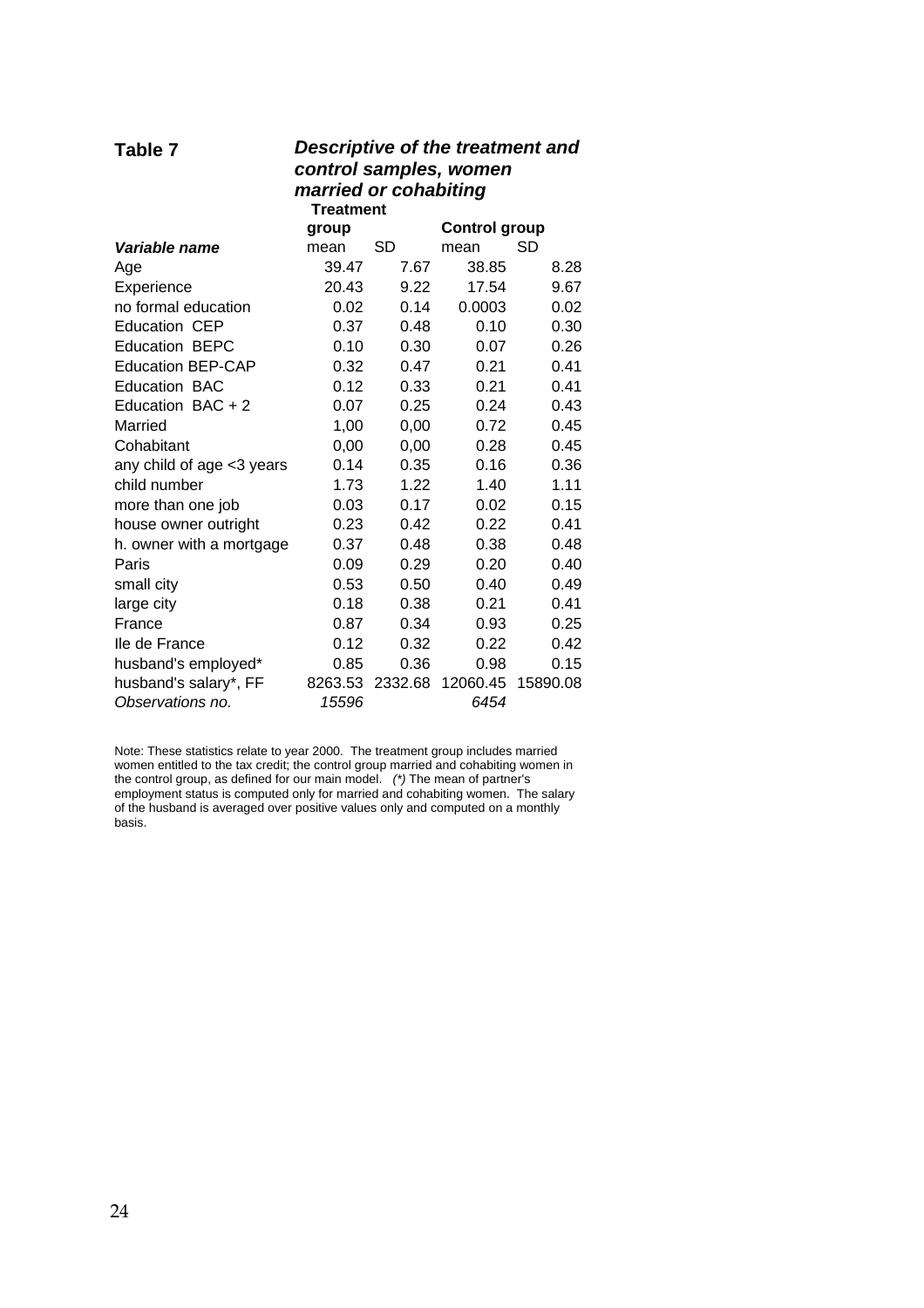| Table 8<br><b>Results of estimation of logit and probit models</b> |                                           |            |              |           |               |  |
|--------------------------------------------------------------------|-------------------------------------------|------------|--------------|-----------|---------------|--|
|                                                                    | Estimates of the impact of the tax credit |            |              |           |               |  |
|                                                                    | full sample                               | married w. | unmarried w. | single w. | cohabiting w. |  |
| logit/probit no covariates                                         |                                           |            |              |           |               |  |
| coefficient logit                                                  | $-0.100$                                  | $-0.097$   | $-0.249$     | 0.073     | $-0.159$      |  |
| standard error logit                                               | 0.040                                     | 0.046      | 0.080        | 0.120     | 0.113         |  |
| marginal effect logit                                              | $-0.045$                                  | $-0.036$   | $-0.065$     | $-0.072$  | $-0.056$      |  |
| coefficient probit                                                 | $-0.057$                                  | $-0.056$   | $-0.132$     | 0.033     | $-0.074$      |  |
| standard error probit<br>marginal effect                           | 0.023                                     | 0.027      | 0.044        | 0.063     | 0.064         |  |
| probit                                                             | $-0.020$                                  | $-0.020$   | $-0.046$     | 0.010     | $-0.027$      |  |
| logit/probit all covariates                                        |                                           |            |              |           |               |  |
| coefficient logit                                                  | $-0.037$                                  | $-0.129$   | 0.215        | $-0.119$  | 0.366         |  |
| standard error logit                                               | 0.043                                     | 0.049      | 0.091        | 0.128     | 0.130         |  |
| marginal effect logit                                              | $-0.045$                                  | $-0.036$   | $-0.065$     | $-0.070$  | $-0.056$      |  |
| coefficient probit                                                 | $-0.022$                                  | $-0.073$   | 0.106        | $-0.081$  | 0.216         |  |
| standard error probit<br>marginal effect                           | 0.024                                     | 0.029      | 0.049        | 0.068     | 0.072         |  |
| probit                                                             | $-0.007$                                  | $-0.026$   | 0.034        | $-0.024$  | 0.064         |  |

Note: All models are estimated specifying robust standard errors.

Marginal effects are computed as the difference between the predicted probability of employment with the interaction dummy for the programme and year 2002 set equal to zero and the predicted probability where the same is set equal to one.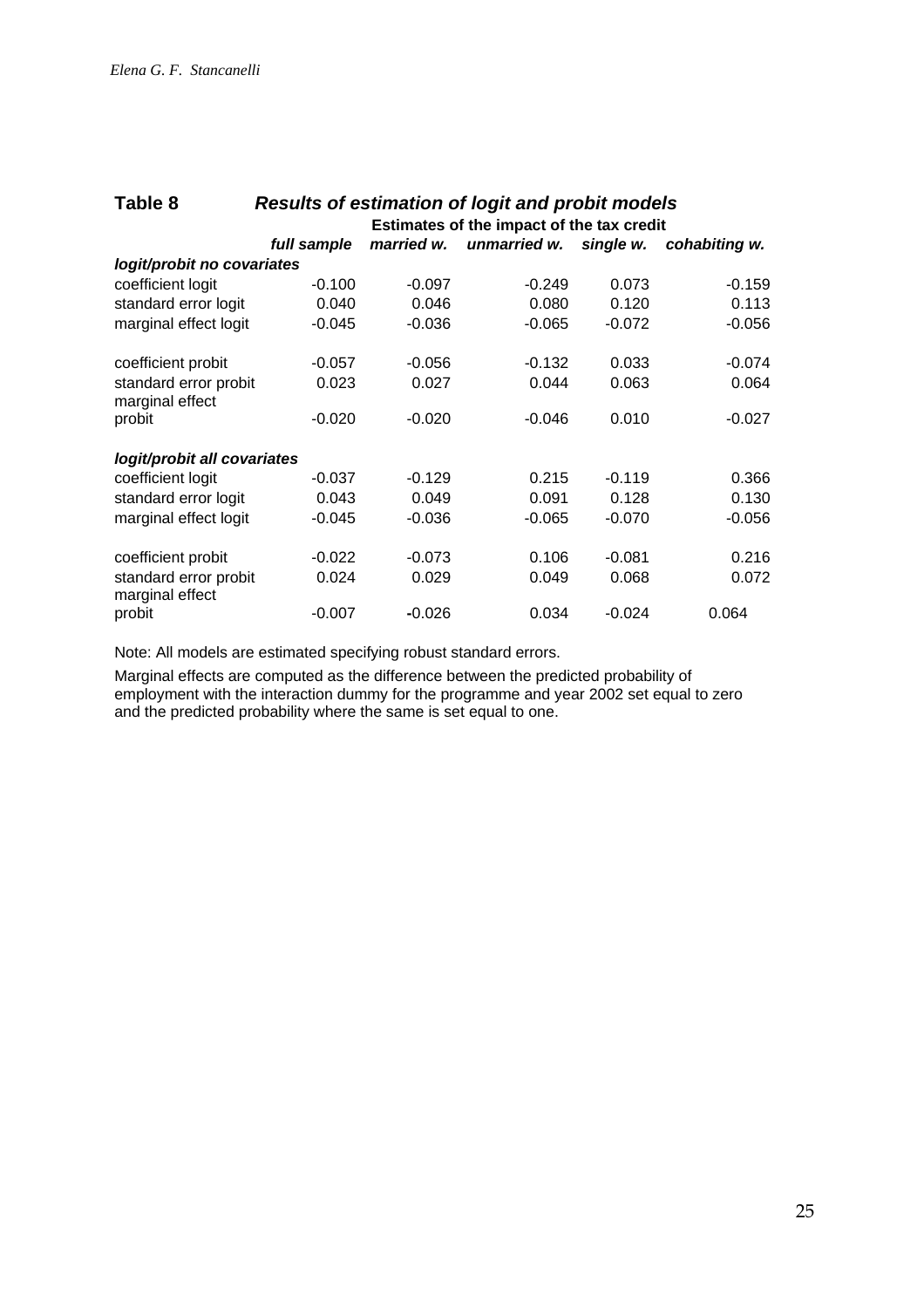|                                   |             |            |              |           | cohabiting |
|-----------------------------------|-------------|------------|--------------|-----------|------------|
|                                   | full sample | married w. | unmarried w. | single w. | w.         |
| Pop. Av. logit (1)                |             |            |              |           |            |
| Coefficient                       | $-0.536$    | $-0.028$   | $-0.126$     | 0.056     | $-0.112$   |
| standard error                    | 0.034       | 0.028      | 0.060        | 0.092     | 0.087      |
| marginal effect                   | $-0.030$    | 0.020      | 0.059        | 0.063     | 0.059      |
| Pop. Av. logit (2)                |             |            |              |           |            |
| Coefficient                       | $-0.031$    | $-0.065$   | 0.059        | $-0.104$  | 0.157      |
| standard error                    | 0.030       | 0.032      | 0.075        | 0.103     | 0.108      |
| marginal effect                   | $-0.042$    | $-0.031$   | $-0.067$     | $-0.068$  | $-0.060$   |
| $FE$ logit $(2)$                  |             |            |              |           |            |
| Coefficient                       | $-0.084$    | $-0.128$   | $-0.078$     | $-0.013$  | 0.051      |
| standard error<br>marginal effect | 0.129       | 0.158      | 0.233        | 0.334     | 0.359      |

## **Table 9** *Results of estimation of the panel data models*  **Estimates of the impact of the tax credit**

Note: Models 1) do not control for other covariates; models 2 control for covariates, which include a quadratic in age, education level dummies, dummies for the presence of young children aged less than 3 years, number of children, area and region of residen

Marginal effects are computed as the difference between the predicted probability of employment with the interaction dummy for the programme and year 2002 set equal to zero and the predicted probability where the same is set equal to one.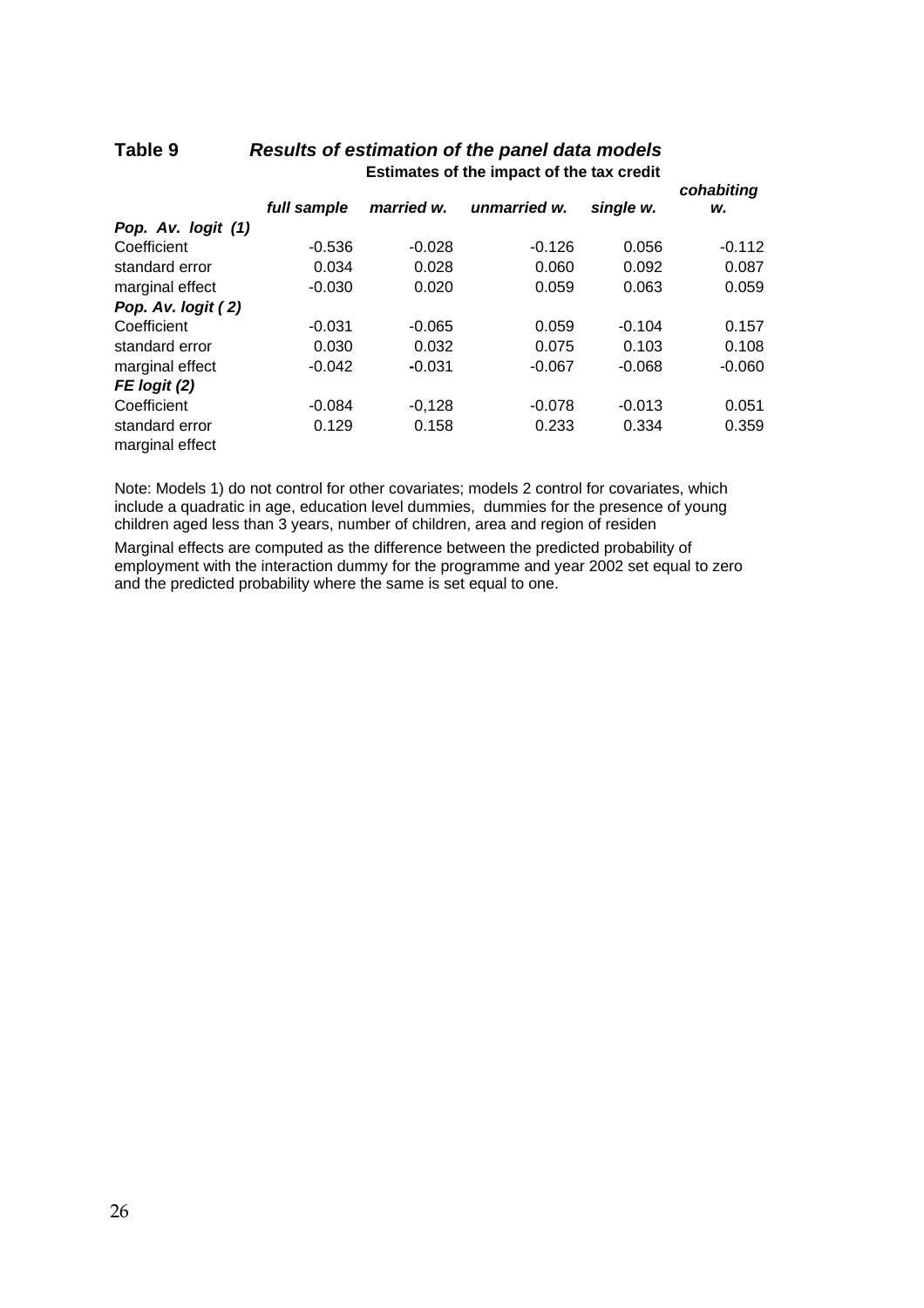| Table 10                            | Results of estimation of the married women models<br>Estimates of the impact of the tax credit |           |  |  |
|-------------------------------------|------------------------------------------------------------------------------------------------|-----------|--|--|
|                                     | Model (1)                                                                                      | Model (2) |  |  |
| logit/probit all                    |                                                                                                |           |  |  |
| covariates                          |                                                                                                |           |  |  |
| coefficient logit                   | $-0.091$                                                                                       | $-0.056$  |  |  |
| standard error logit                | 0.041                                                                                          | 0.037     |  |  |
| marginal effect logit               | $-0.006$                                                                                       | $-0.029$  |  |  |
| coefficient probit                  | $-0.053$                                                                                       | $-0.033$  |  |  |
| standard error probit               | 0.024                                                                                          | 0.022     |  |  |
| marginal effect probit              | $-0.013$                                                                                       | $-0.012$  |  |  |
|                                     | population averaged logit, all covariates                                                      |           |  |  |
| coefficient logit                   | $-0.077$                                                                                       | $-0.041$  |  |  |
| standard error logit                | 0.032                                                                                          | 0.026     |  |  |
| marginal effect logit               | $-0.004$                                                                                       | $-0.029$  |  |  |
| fixed effects logit, all covariates |                                                                                                |           |  |  |
| coefficient logit                   | 0.048                                                                                          | $-0.081$  |  |  |
| standard error logit                | 0.126                                                                                          | 0.119     |  |  |

Note: In model (1) married women are the treatment group and cohabiting ones, the control group. In model (2) married women eligible to the tax credit are the treatment group and married and cohabiting women not eligible constitute the control group. In Model (2) the treatment group is obtained interacting the married dummy with the treatment group of the general model and the control group includes married and cohabiting women that were part of the control group in the general model, i.e. whose earnings exceed eligibility by half the minimum wage, etc.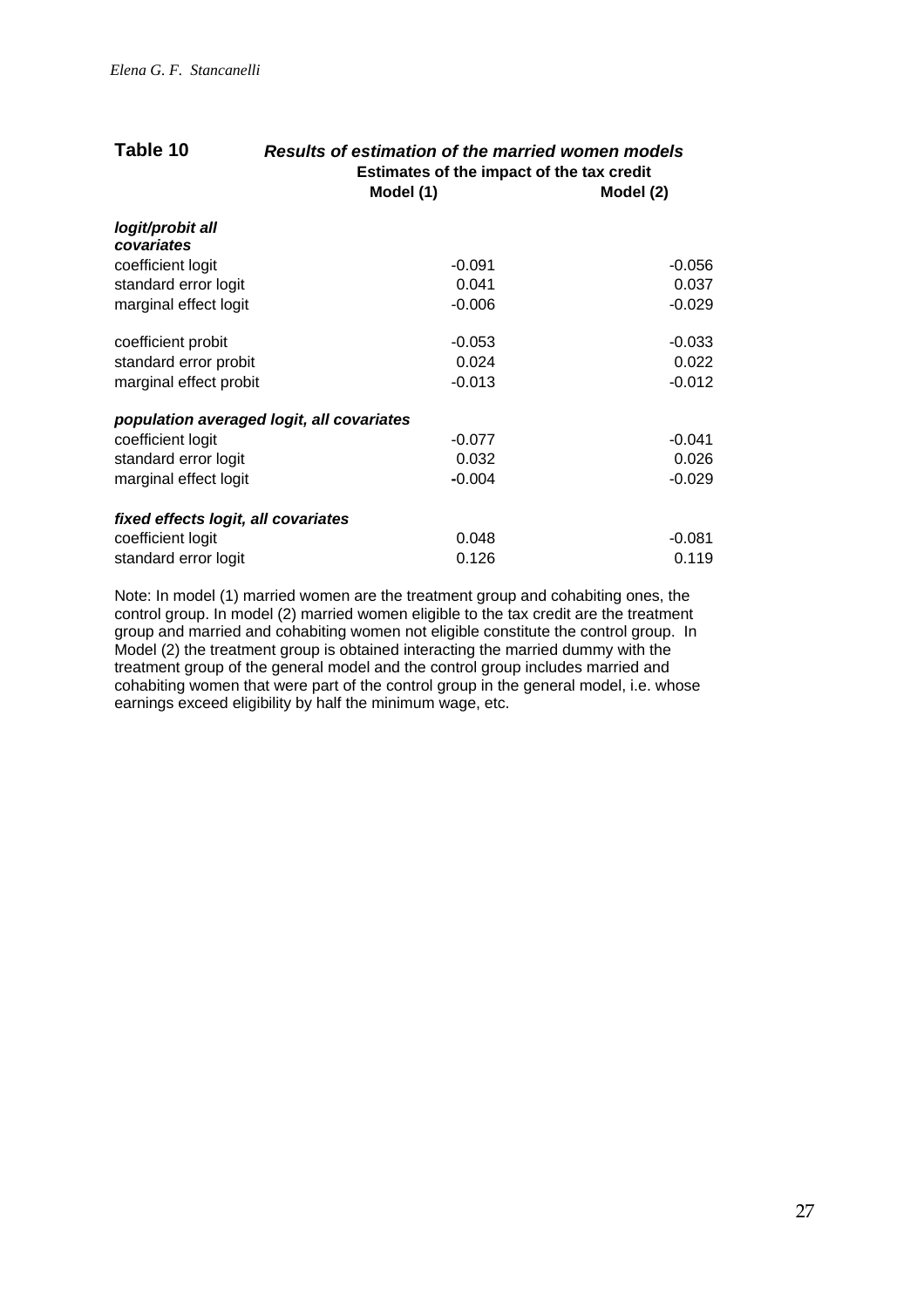# **Table A** *Results of estimation of the full panel data model of Table 9 The model is a population averaged panel logit (see equation 3)*

|                                              | <b>Married Women</b> |           | <b>Unmarried women</b> |           |
|----------------------------------------------|----------------------|-----------|------------------------|-----------|
| Variable name                                | coefficient          | <b>SE</b> | Coefficient            | <b>SE</b> |
| <b>PPE</b>                                   | 0.010                | 0.028     | 0.008                  | 0.055     |
| <b>PPE*2002</b>                              | $-0.065$             | 0.032     | 0.059                  | 0.075     |
| 2001                                         | 0.039                | 0.014     | 0.011                  | 0.027     |
| 2002                                         | 0.117                | 0.030     | $-0.033$               | 0.072     |
| age                                          | 0.301                | 0.015     | 0.163                  | 0.016     |
| age squared                                  | $-0.004$             | 0.000     | $-0.002$               | 0.000     |
| no formal education                          | $-1.001$             | 0.110     | $-0.633$               | 0.192     |
| education CEP                                | $-1.432$             | 0.064     | $-2.014$               | 0.102     |
| education BEPC                               | $-0.920$             | 0.070     | $-1.341$               | 0.107     |
| education BEP-CAP                            | $-0.748$             | 0.063     | $-1.169$               | 0.099     |
| education BAC                                | $-0.533$             | 0.065     | $-0.651$               | 0.103     |
| education $BAC + 2$                          | $-0.092$             | 0.067     | 0.087                  | 0.114     |
| any child of age <3 years                    | $-0.628$             | 0.030     | $-0.809$               | 0.043     |
| child number                                 | $-0.363$             | 0.011     | $-0.403$               | 0.018     |
| house owner                                  | 0.440                | 0.031     | 0.417                  | 0.062     |
| Lhouse owner mortgage                        | 0.583                | 0.027     | 0.676                  | 0.053     |
| Bourgogne                                    | $-0.280$             | 0.069     | $-0.412$               | 0.102     |
| Champagne Ardenne                            | $-0.305$             | 0.066     | $-0.553$               | 0.099     |
| Haute Normandie                              | $-0.213$             | 0.067     | $-0.241$               | 0.099     |
| <b>Basse Normandie</b>                       | $-0.029$             | 0.076     | $-0.219$               | 0.112     |
| Picardie                                     | $-0.371$             | 0.065     | $-0.536$               | 0.096     |
| Centre                                       | $-0.058$             | 0.069     | $-0.022$               | 0.103     |
| Calais                                       | $-0.701$             | 0.055     | $-0.880$               | 0.082     |
| Lorraine                                     | $-0.426$             | 0.064     | $-0.438$               | 0.097     |
| Alsace                                       | $-0.121$             | 0.069     | $-0.152$               | 0.109     |
| <b>Franche Comte</b>                         | $-0.180$             | 0.064     | $-0.347$               | 0.097     |
| Loire                                        | $-0.043$             | 0.065     | $-0.295$               | 0.093     |
| <b>Bretagne</b>                              | $-0.082$             | 0.064     | $-0.336$               | 0.099     |
| Poitou Charentes                             | $-0.168$             | 0.073     | $-0.404$               | 0.102     |
| Aquitanie                                    | $-0.395$             | 0.066     | $-0.490$               | 0.098     |
| Limousin                                     | 0.011                | 0.079     | $-0.220$               | 0.111     |
| <b>Rhones Alpes</b>                          | $-0.221$             | 0.054     | $-0.080$               | 0.085     |
| Auvergne                                     | $-0.291$             | 0.073     | $-0.439$               | 0.108     |
| Languedoc Roussillon<br>Provence Cote d'Azur | $-0.822$             | 0.065     | $-0.912$               | 0.094     |
| Corse                                        | $-0.659$             | 0.059     | $-0.662$               | 0.085     |
| Midi-Pyrenées                                | $-0.355$             | 0.073     | $-0.574$               | 0.105     |
| Constant                                     | $-3.700$             | 0.286     | $-0.234$               | 0.301     |
| Observations no.                             | 60603                |           | 28040                  |           |
| Clusters no.<br>Wald Test (chi               | 38154                |           | 20083                  |           |
| squared(36))                                 | 5103.09              |           | 3575.95                |           |